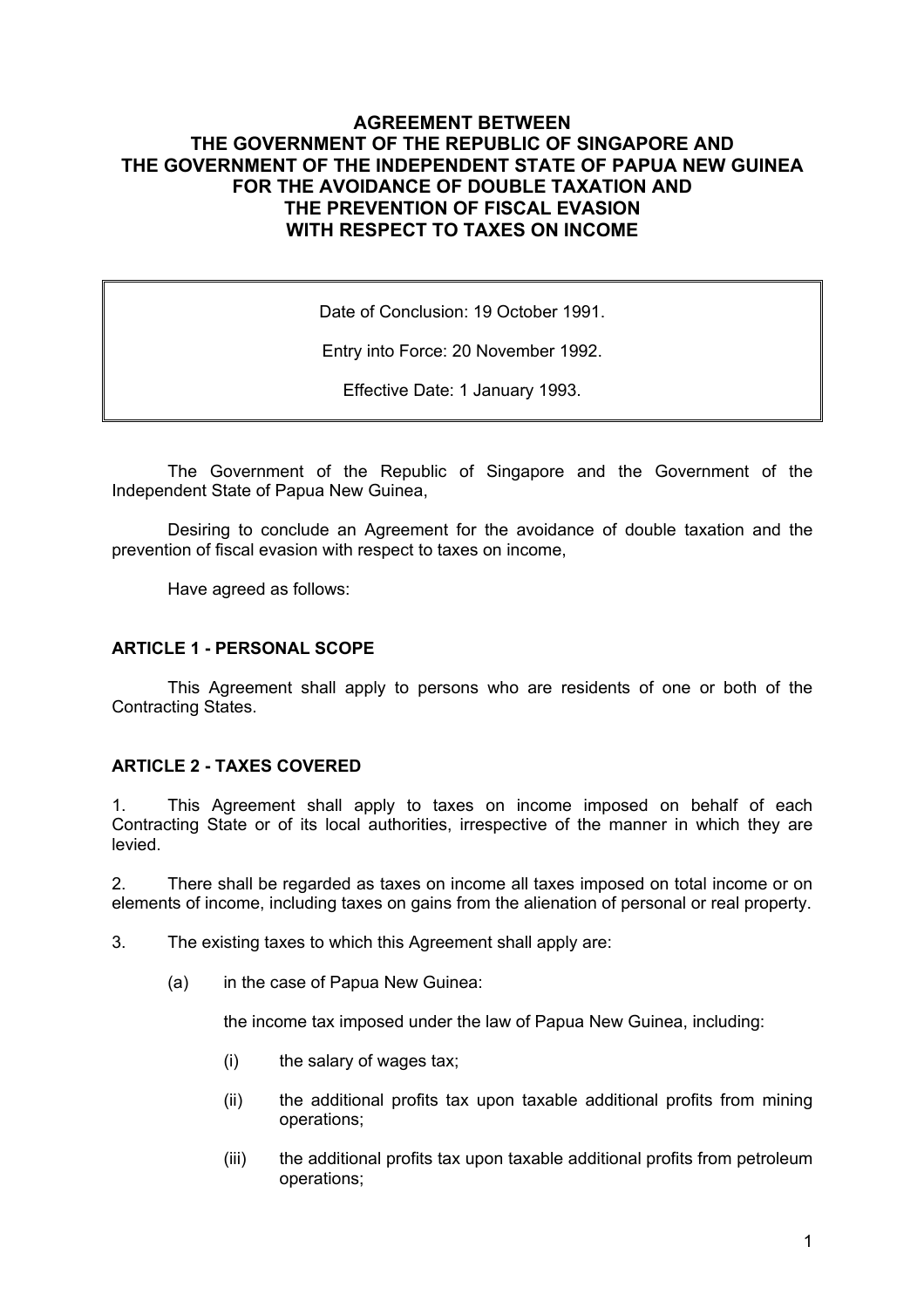- (iv) the specific gains tax upon taxable specific gains; and
- $(v)$  the dividend withholding tax upon taxable dividend income;

(hereinafter referred to as "Papua New Guinea tax");

(b) in the case of the Republic of Singapore:

the income tax;

(hereinafter referred to as "Singapore tax").

4. This Agreement shall also apply to any identical or substantially similar taxes which are imposed under the law of Singapore or under the law of Papua New Guinea after the date of signature of this Agreement in addition to, or in place of, the existing taxes. The competent authorities of the Contracting States shall notify each other of any substantial changes which are made in the laws of their respective States relating to the taxes to which this Agreement applies.

5. If by reason of changes made in the taxation law of either Contracting State, it seems desirable to amend any Article of this Agreement without affecting the general principles thereof, the necessary amendments may be made by mutual consent by means of an exchange of diplomatic notes or in any other manner in accordance with their constitutional procedures.

### **ARTICLE 3 - GENERAL DEFINITIONS**

- 1. In this Agreement, unless the context otherwise requires:
	- (a) the term "Papua New Guinea" means the Independent State of Papua New Guinea and, when used in a geographic sense, includes any area adjacent to the territorial limits of Papua New Guinea in respect of which there is for the time being in force, consistently with international law, a law of Papua New Guinea dealing with the exploitation of any of the natural resources of the continental shelf, its sea-bed and subsoil;
	- (b) the term "Singapore" means the Republic of Singapore;
	- (c) the terms "a Contracting State" and "the other Contracting State" mean Papua New Guinea or Singapore as the context requires;
	- (d) the term "tax" means Papua New Guinea tax or Singapore tax as the context requires;
	- (e) the term "person" includes an individual, a company and any other entity which is treated as a taxable entity under the tax laws of the respective Contracting States;
	- (f) the term "company" means any company, body corporate or any other entity which is treated as a company under the tax laws of the respective Contracting States;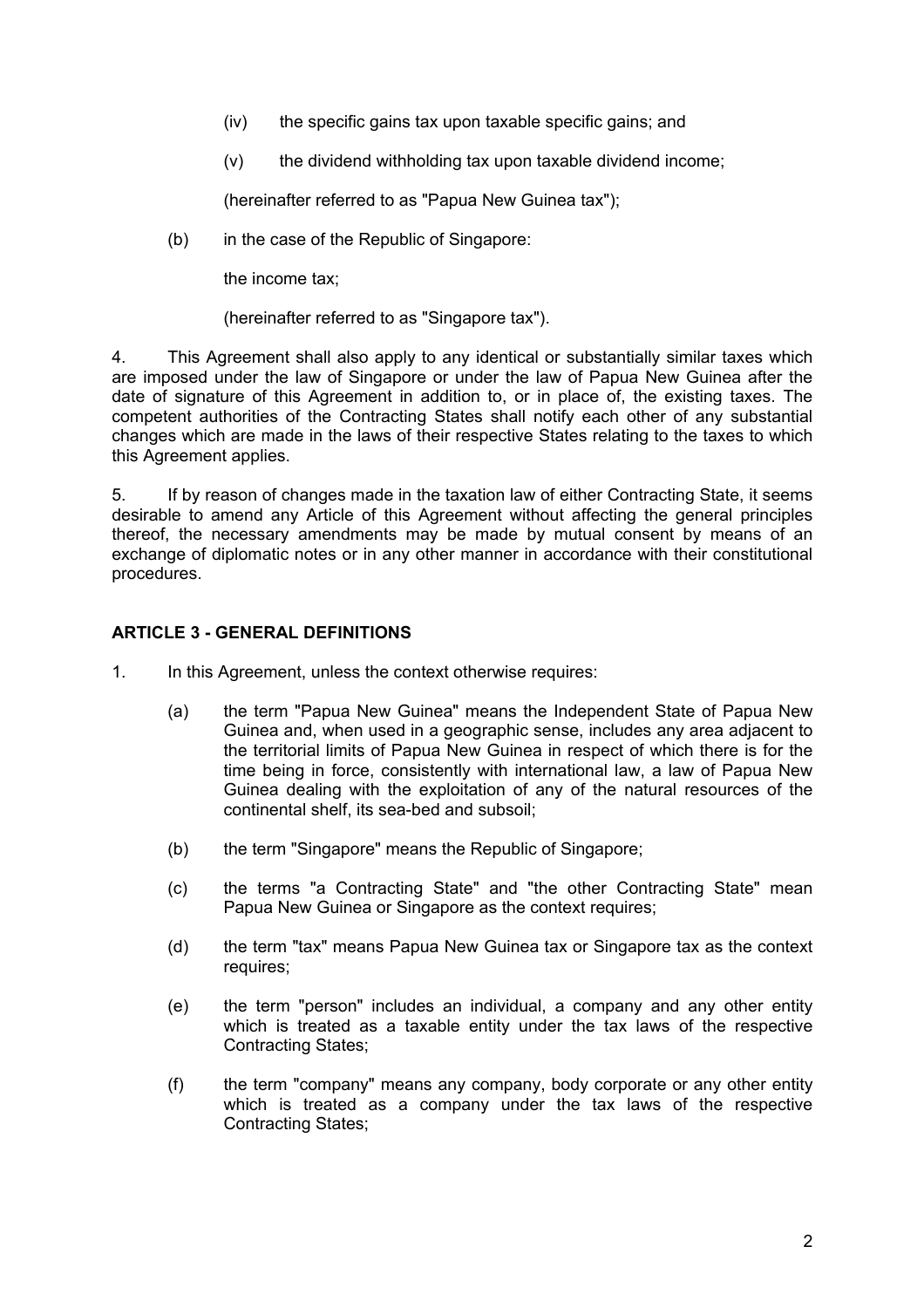- (g) the terms "enterprise of a Contracting State" and "enterprise of the other Contracting State" mean respectively an enterprise carried on by a resident of a Contracting State and an enterprise carried on by a resident of the other Contracting State;
- (h) the term "national" means any individual possessing the nationality or citizenship of the respective Contracting States and also any legal person, partnership and association deriving their status as such from the laws in force in the respective Contracting States;
- (i) the term "competent authority" means, in the case of Papua New Guinea, the Chief Collector of Taxes or an authorised representative of the Chief Collector of Taxes and in the case of Singapore, the Minister of Finance or his authorised representative.

2. In this Agreement, the terms "Singapore tax" and "Papua New Guinea tax" do not include any penalty or interest imposed under the law of either Contracting State relating to the taxes to which this Agreement applies by virtue of Article 2.

3. As regards the application of this Agreement by a Contracting State, any term not otherwise defined shall, unless the context otherwise requires, have the meaning which it has under the laws of that Contracting State relating to the taxes which are the subject of this Agreement.

## **ARTICLE 4 - FISCAL DOMICILE**

1. For the purposes of this Agreement, a person is a resident of one of the Contracting States:

- (a) in the case of Singapore, if the person is a resident of Singapore for the purposes of Singapore tax; and
- (b) in the case of Papua New Guinea, if the person is a resident of Papua New Guinea for the purposes of Papua New Guinea tax.

2. Where by reason of the provisions of paragraph 1 an individual is a resident of both Contracting States, then his case shall be determined in accordance with the following rules:

- (a) he shall be deemed to be a resident of the Contracting State in which he has a permanent home available to him. If he has a permanent home available to him in both Contracting States, he shall be deemed to be a resident of the Contracting State with which his personal and economic relations are closer (centre of vital interests);
- (b) if the Contracting State in which he has his centre of vital interests cannot be determined, or if he has not a permanent home available to him in either Contracting State, he shall be deemed to be a resident of the Contracting State in which he has an habitual abode;
- (c) if he has an habitual abode in both Contracting States or in neither of them, the competent authorities of the Contracting States shall settle the question by mutual agreement.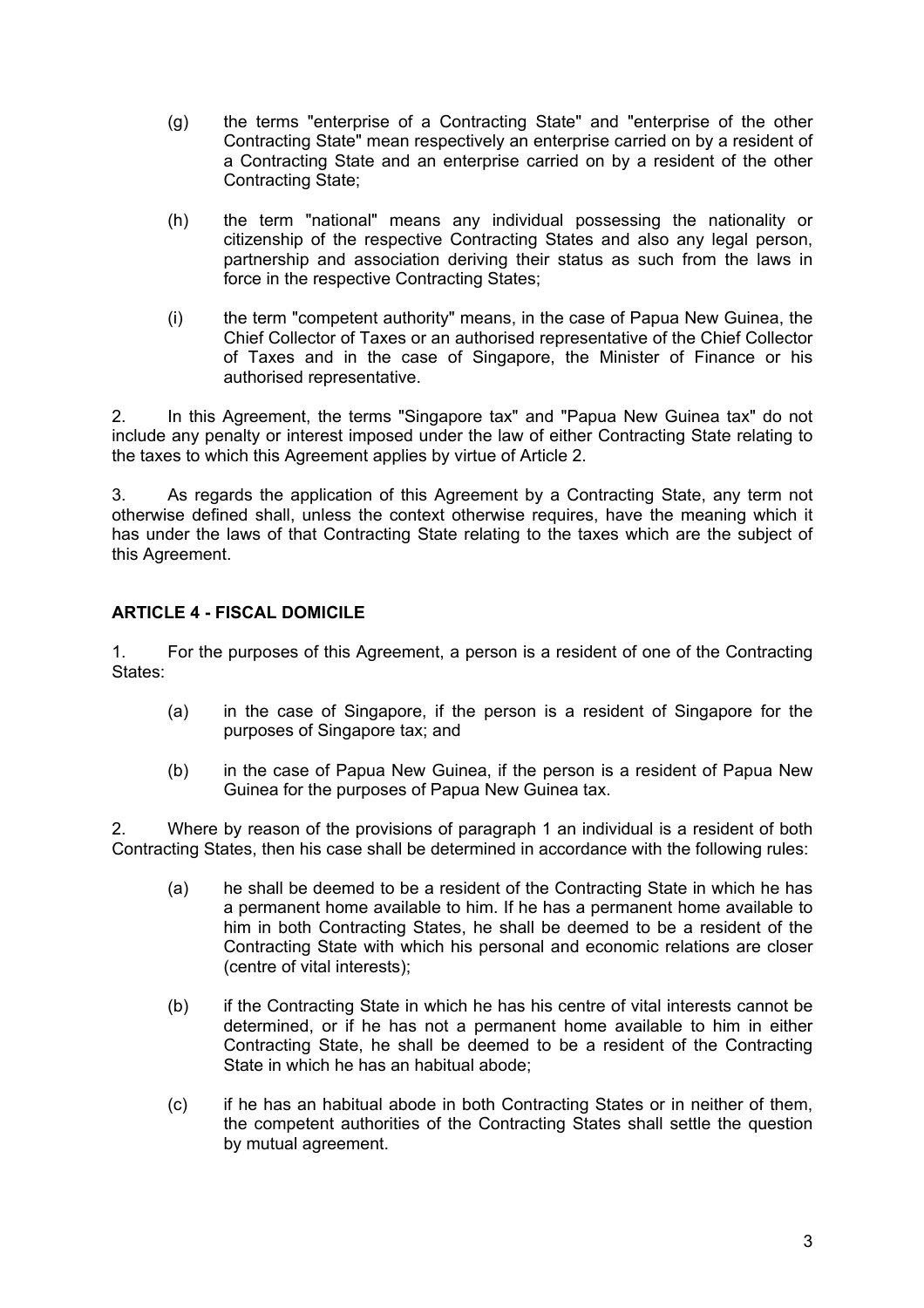3. Where by reason of the provisions of paragraph 1 a person other than an individual is a resident of both Contracting States, then it shall be deemed to be a resident of the State in which its place of effective management is situated. If its place of management cannot be determined, the competent authorities of the Contracting States shall settle the question by mutual agreement.

## **ARTICLE 5 - PERMANENT ESTABLISHMENT**

1. For the purposes of this Agreement, the term "permanent establishment" means a fixed place of business through which the business of an enterprise is wholly or partly carried on.

- 2. The term "permanent establishment" includes especially:
	- (a) a place of management;
	- (b) a branch;
	- (c) an office;
	- (d) a factory;
	- (e) a workshop;
	- (f) a mine, an oil or gas well, a quarry or any other place of extraction of a natural resource;
	- (g) an agricultural, pastoral or forestry property; and
	- (h) a building site or construction, installation or assembly project which exists for more than 183 days in any calendar year.

3. An enterprise shall not be deemed to have a permanent establishment merely by reason of:

- (a) the use of facilities solely for the purpose of storage or display or occasional delivery of goods or merchandise belonging to the enterprise;
- (b) the maintenance of a stock of goods or merchandise belonging to the enterprise solely for the purpose of storage or display or occasional delivery;
- (c) the maintenance of a stock of goods or merchandise belonging to the enterprise solely for the purpose of processing by another enterprise;
- (d) the maintenance of a fixed place of business solely for the purpose of purchasing goods or merchandise, or for collecting information, for the enterprise;
- (e) the maintenance of a fixed place of business solely for the purpose of activities which have a preparatory or auxiliary character for the enterprise, such as advertising or scientific research.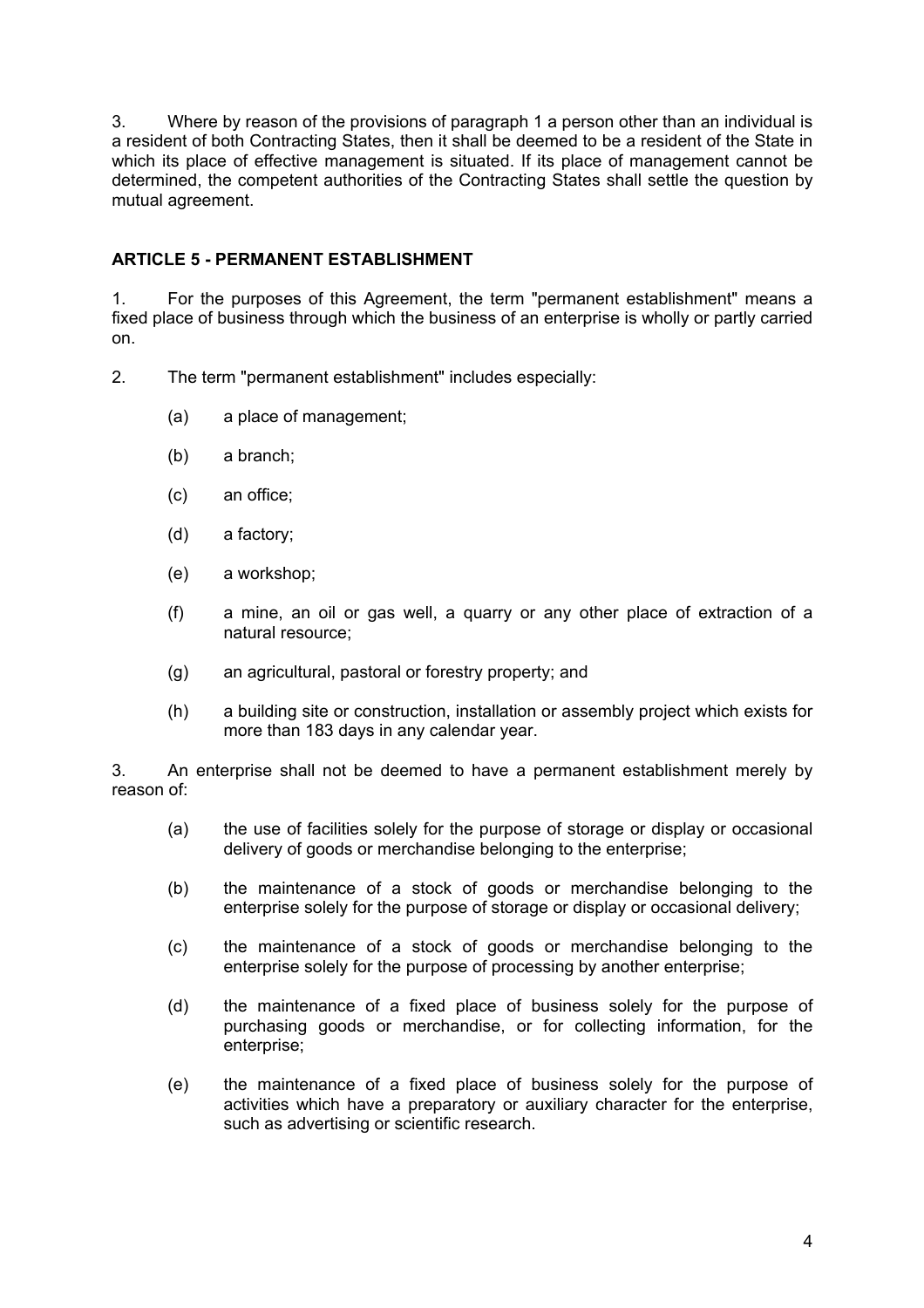4. An enterprise shall be deemed to have a permanent establishment in one of the Contracting States if:

- (a) it carries on supervisory activities in that State for more than 183 days in any calendar year in connection with a building site, or a construction, installation or assembly project which is being undertaken in that State;
- (b) substantial equipment is being used for the purpose of mining or petroleum exploration in that State by, for or under a contract with the enterprise; or
- (c) services (other than services in relation to the activities mentioned in paragraphs 2(h) and 4(a)) are furnished in that State, including consultancy services, through employees or other personnel engaged by the enterprise for such purposes, and those activities continue for the same or connected project within that State for a period or periods aggregating more than 90 days in any calendar year.

5. A person acting in one of the Contracting States on behalf of an enterprise of the other Contracting State - other than an agent of an independent status to whom paragraph 6 applies - shall be deemed to be a permanent establishment of that enterprise in the firstmentioned State if:

- (a) the person has, and habitually exercises in that State, an authority to conclude contracts on behalf of the enterprise, unless the person's activities are limited to the mere purchase of goods or merchandise for the enterprise;
- (b) the person has no such authority, but habitually maintains in that State a stock of goods or merchandise from which the person regularly delivers in that State goods or merchandise on behalf of the enterprise; or
- (c) in so acting, the person manufactures or processes for and on behalf of the enterprise in that State goods or merchandise belonging to the enterprise.

6. An enterprise shall not be deemed to have a permanent establishment in a Contracting State merely because it carries on business in that State through a broker, general commission agent or any other agent of an independent status, provided that such persons are acting in the ordinary course of their business.

7. The fact that a company which is a resident of a Contracting State controls or is controlled by a company which is a resident of the other Contracting State, or which carries on business in that other State (whether through a permanent establishment or otherwise), shall not of itself constitute either company a permanent establishment of the other.

## **ARTICLE 6 - INCOME FROM REAL PROPERTY**

1. Income from real property may be taxed in the Contracting State in which the real property is situated.

2. In this Article, the term "real property", in relation to one of the Contracting States, has the meaning which it has under the laws of that State and also includes:

(a) a lease of land and any other interest in or over land including a right to explore for mineral, oil or gas deposits or other natural resources, and a right to mine such deposits or resources; and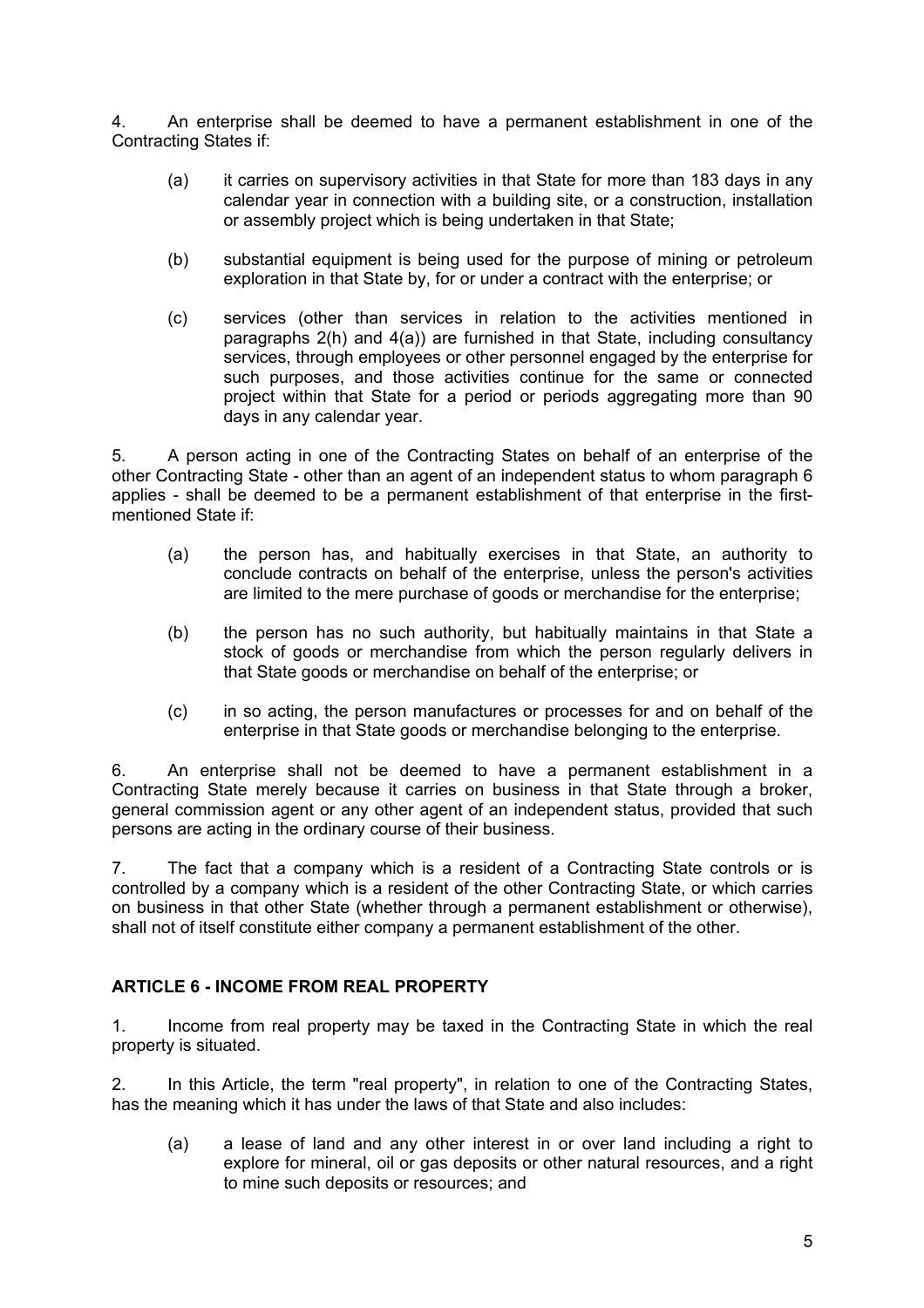(b) a right to receive variable or fixed payments either as consideration for the exploitation of or the right to explore for or exploit, or in respect of the exploitation of, mineral, oil or gas deposits, quarries or other places of extraction or exploitation of natural resources.

3. Any interest or right referred to in paragraph 2 shall be regarded as situated where the land, mineral, oil or gas deposits, quarries or natural resources, as the case may be, are situated or where the exploration may take place.

4. The provisions of paragraphs 1 and 3 shall also apply to income from real property of an enterprise and to income from real property used for the performance of independent personal services.

# **ARTICLE 7 - BUSINESS PROFITS**

1. The profits of an enterprise of one of the Contracting States shall be taxable only in that State unless the enterprise carries on business in the other Contracting State through a permanent establishment situated therein. If the enterprise carries on business as aforesaid, the profits of the enterprise may be taxed in the other State but only so much of them as is attributable to that permanent establishment.

2. Subject to the provisions of paragraph 3, where an enterprise of one of the Contracting States carries on business in the other Contracting State through a permanent establishment situated therein, there shall in each Contracting State be attributed to that permanent establishment the profits which it might be expected to make if it were a distinct and separate enterprise engaged in the same or similar activities under the same or similar conditions and dealing wholly independently with the enterprise of which it is a permanent establishment or with other enterprises with which it deals.

3. In the determination of the profits of a permanent establishment, there shall be allowed as deductions expenses of the enterprise, being expenses which are incurred for the purposes of the permanent establishment (including executive and general administrative expenses so incurred) and which would be deductible if the permanent establishment were an independent entity which paid those expenses, whether incurred in the Contracting State in which the permanent establishment is situated or elsewhere.

4. No profits shall be attributed to a permanent establishment by reason of the mere purchase by that permanent establishment of goods or merchandise for the enterprise.

5. Insofar as it has been customary in a Contracting State to determine the profits to be attributed to a permanent establishment on the basis of an apportionment of the total profits of the enterprise to its various parts, nothing in paragraph 2 shall preclude that Contracting State from determining the profits to be taxed by such an apportionment as may be customary; the method of apportionment adopted shall, however, be such that the result shall be in accordance with the principles contained in this Article.

6. For the purposes of the preceding paragraphs, the profits to be attributed to the permanent establishment shall be determined by the same method year by year unless there is good and sufficient reason to the contrary.

7. Nothing in this Article shall affect the application of any law of a Contracting State relating to the determination of the tax liability of a person in cases where the information available to the competent authority of that State is inadequate to determine the profits to be attributed to a permanent establishment, provided that that law shall be applied, so far as the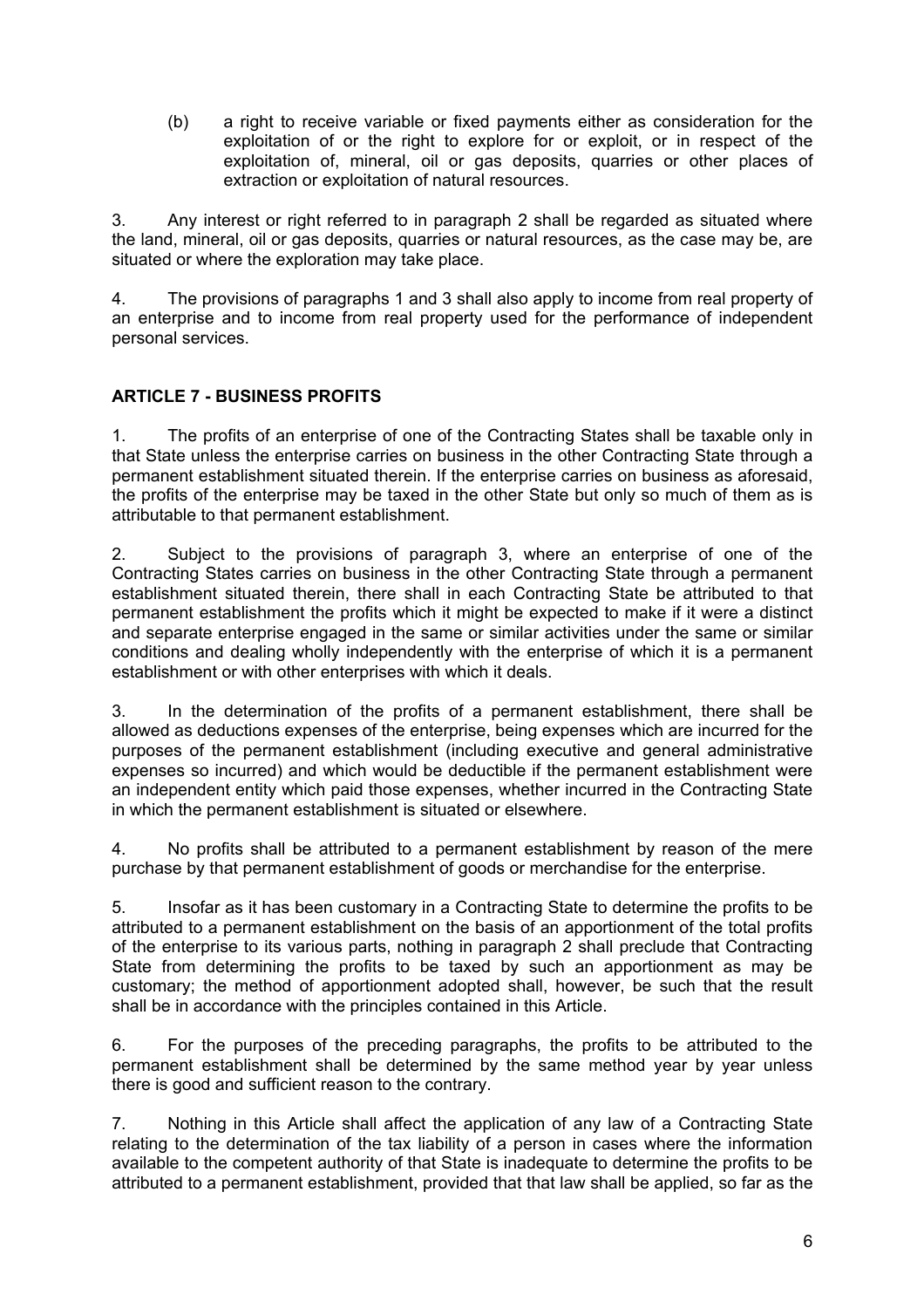information available to the competent authority permits, consistently with the principles of this Article.

8. Where profits include items of income which are dealt with separately in other Articles of this Agreement, then the provisions of those Articles shall not be affected by the provisions of this Article.

- 9. Nothing in this Article shall affect the operation of:
	- (a) any law of Papua New Guinea in so far as it relates to the tax chargeable on that part, deemed to be taxable income, of an insurance premium paid to an enterprise of Singapore, provided that the tax rate applied to such income shall not exceed the rate which would be imposed on the income of a corporation resident in Papua New Guinea and carrying on an insurance business; or
	- (b) the law of Papua New Guinea relating to:
		- (i) the specific gains tax upon taxable specific gains; or
		- (ii) the taxation of income derived by a foreign contractor from a prescribed contract within the meaning of that law, where, in accordance with this Agreement, that contractor is a resident of Singapore with a permanent establishment in Papua New Guinea, provided that if the relevant law in force in either Contracting State at the date of signature of this Agreement is varied (otherwise than in minor respects so as not to affect its general character) the Contracting States shall consult with each other with a view to agreeing to any amendment of this paragraph that may be appropriate.
- 10. Where:
	- (a) a resident of a Contracting State is beneficially entitled, whether directly or through one or more interposed trust estates, to a share of the business profits of an enterprise carried on in the other Contracting State by the trustee of a trust estate other than a trust estate which is treated as a company for tax purposes; and
	- (b) in relation to that enterprise, that trustee would, in accordance with the principles of Article 5, have a permanent establishment in that other State,

the enterprise carried on by the trustee shall be deemed to be a business carried on in that other State by that resident through a permanent establishment situated therein and that share of business profits shall be attributed to that permanent establishment.

## **ARTICLE 8 - SHIPPING AND AIR TRANSPORT**

1. Income derived by an enterprise of a Contracting State from the operation of ships or aircraft in international traffic shall be exempt from tax in the other Contracting State unless the ships or aircraft are operated wholly between places within the other Contracting State.

2. The provisions of paragraph 1 shall likewise apply in respect of income derived from participation in pools of any kind by enterprises engaged in shipping or air transport.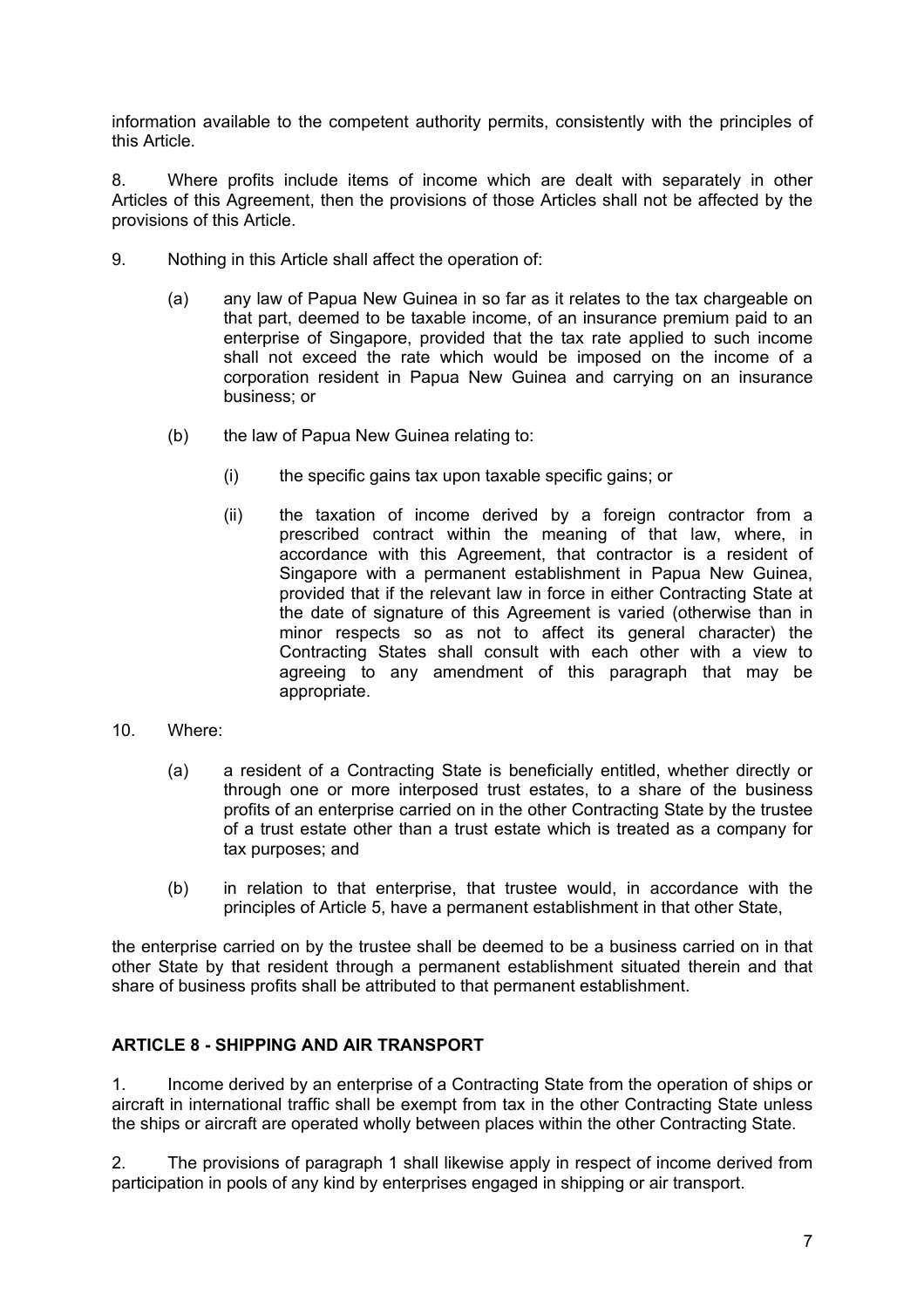3. Income derived by an enterprise of a Contracting State from the operation of ships or aircraft shall include:

- (a) income from rental of ships and aircraft used in international transport on a full (time or voyage) or bareboat basis;
- (b) income from rental of containers and related equipment used in international transport which is incidental to income from the operation of ships or aircraft in international traffic; and
- (c) gains from the alienation of ships and aircraft by a person whose predominant activity is the operation of ships or aircraft in international traffic.

4. For the purposes of this Article, profits derived from the carriage by ships or aircraft of passengers, livestock, mail, goods or merchandise shipped in a Contracting State for discharge at another place in that State shall be treated as profits from the operation of ships or aircraft confined solely to places in that State.

### **ARTICLE 9 - ASSOCIATED ENTERPRISES**

- 1. Where:
	- (a) an enterprise of a Contracting State participates directly or indirectly in the management, control or capital of an enterprise of the other Contracting State; or
	- (b) the same persons participate directly or indirectly in the management, control or capital of an enterprise of a Contracting State and an enterprise of the other Contracting State,

and in either case conditions are made or imposed between the two enterprises in their commercial or financial relations which differ from those which would be made between independent enterprises, then any profits which would, but for those conditions, have accrued to one of the enterprises, but, by reason of those conditions, have not so accrued, may be included in the profits of that enterprise and taxed accordingly.

2. Nothing in this Article shall affect the application of any law of a Contracting State relating to the determination of the tax liability of a person, including determinations in cases where the information available to the competent authority of that State is inadequate to determine the income to be attributed to an enterprise, provided that that law shall be applied, so far as it is practicable to do so, consistently with the principles of this Article.

3. Where profits on which an enterprise of one of the Contracting States have been charged to tax in that State are to be included, by virtue of paragraph 1, in the profits of an enterprise of the other Contracting State and charged to tax in that other State, and the profits so included are profits which might have been expected to have accrued to that enterprise of the other State if the conditions operative between the enterprises had been those which might have been expected to have operated between independent enterprises dealing wholly independently with one another, then the competent authorities of the Contracting States shall consult with each other, with a view to the avoidance of double taxation, to determine by mutual agreement, with due regard for the other provisions of this Agreement, the amount of profit to be taxed in each of the States.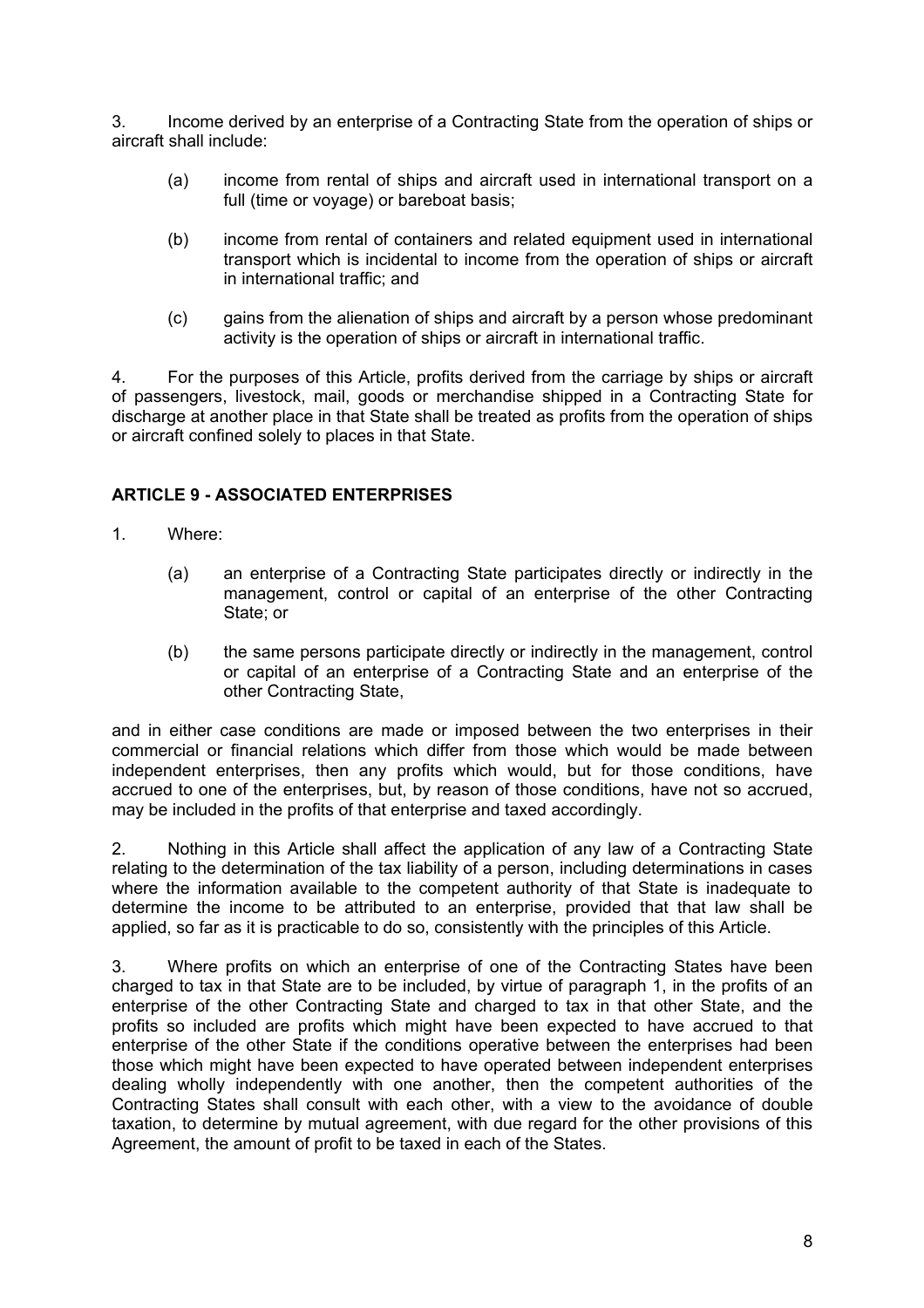## **ARTICLE 10 - DIVIDENDS**

1. Dividends paid by a company which is a resident of one of the Contracting States for the purposes of its tax, being dividends to which a resident of the other Contracting State is beneficially entitled, may be taxed in that other State.

2. Such dividends may be taxed in the Contracting State of which the company paying the dividends is a resident for the purposes of its tax, and according to the law of that State, but the tax so charged shall not exceed 15 per cent of the gross amount of the dividends.

3. The provisions of paragraph 2 shall apply to dividends paid by a company which is a resident of Singapore if Singapore, subsequent to the date of signature of this Agreement, imposes a tax on dividends in addition to the tax chargeable in respect of the profits or income of the company.

4. The term "dividends" as used in this Article means income from shares, "jouissance" shares or "jouissance" rights, mining shares, founders' shares or other rights, not being debtclaims, participating in profits, as well as income from other corporate rights which is subjected to the same taxation treatment as income from shares by the laws of the State of which the company making the distribution is a resident.

5. The provisions of paragraph 2 shall not apply if the person beneficially entitled to the dividends, being a resident of one of the Contracting States, carries on business in the other Contracting State of which the company paying the dividends is a resident, through a permanent establishment situated therein, or performs in that other State independent personal services from a fixed base situated therein, and the holding in respect of which the dividends are paid is effectively connected with such permanent establishment or fixed base. In any such case the provisions of Article 7 or Article 14, as the case may be, shall apply.

6. Where a company which is a resident of a Contracting State derives profits or income from the other Contracting State, that other State may not impose any tax on the dividends paid by the company, except insofar as such dividends are paid to a resident of that other State or insofar as the holding in respect of which the dividends are paid is effectively connected with a permanent establishment or a fixed base situated in that other State, nor subject the company's undistributed profits to a tax on the company's undistributed profits, even if the dividends paid or the undistributed profits consist wholly or partly of profits or income arising in such other State.

7.

- (a) Dividends shall be deemed to arise in Papua New Guinea if they are paid by a company which is a resident of Papua New Guinea;
- (b) Dividends shall be deemed to arise in Singapore:
	- (i) if they are paid by a company which is a resident of Singapore; or
	- (ii) if they are paid by a company which is a resident of Malaysia out of profits arising in Singapore and qualifying as dividends arising in Singapore under Article VII of the Agreement for the Avoidance of Double Taxation between Singapore and Malaysia signed on 26th December 1968.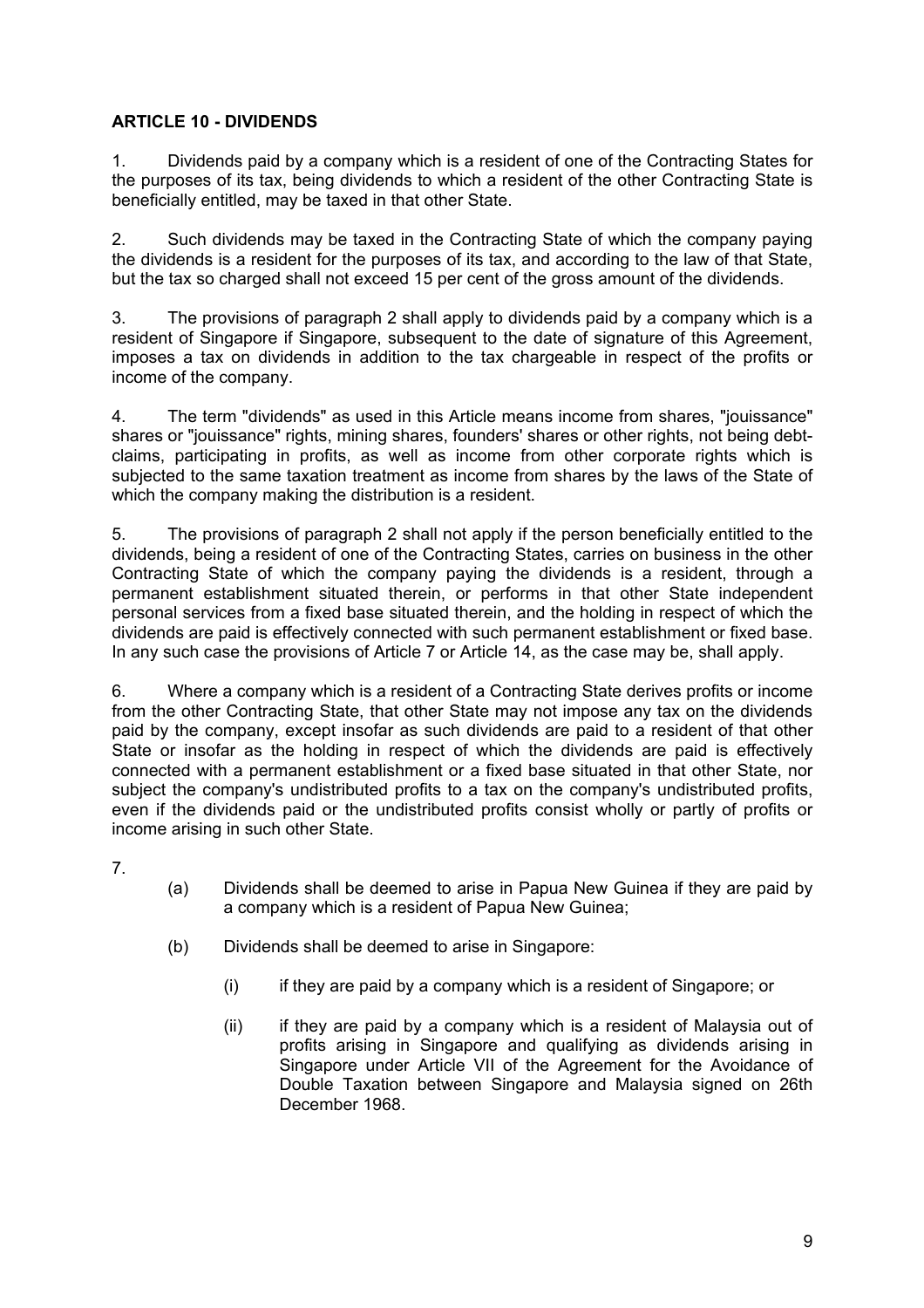## **ARTICLE 11 - INTEREST**

1. Interest arising in one of the Contracting States, being interest to which a resident of the other Contracting State is beneficially entitled, may be taxed in that other State.

2. Such interest may be taxed in the Contracting State in which it arises, and according to the law of the State, but the tax so charged shall not exceed 10 per cent of the gross amount of the interest.

3. The term "interest" as used in this Article means income from debt-claims of every kind, whether or not secured by mortgage and whether or not carrying a right to participate in the debtor's profits, and in particular, income from government securities and income from bonds or debentures, including premiums and prizes attaching to such securities, bonds or debentures. Penalty charges for late payment shall not be regarded as interest for the purpose of this Article.

4. The provisions of paragraph 2 shall not apply if the person beneficially entitled to the interest, being a resident of one of the Contracting States, carries on business in the other Contracting State, in which the interest arises, through a permanent establishment situated therein, or performs in that other State independent personal services from a fixed base situated therein, and the indebtedness in respect of which the interest is paid is effectively connected with such permanent establishment or fixed base. In that case the provisions of Article 7 or Article 14, as the case may be, shall apply.

5. Interest shall be deemed to arise in a Contracting State when the payer is that State itself, a political subdivision, a local authority, or a statutory body of that State or a person who is a resident of that State for the purposes of its tax. Where, however, the person paying the interest, whether he is a resident of a Contracting State or not, has in a Contracting State a permanent establishment or a fixed base in connection with which the indebtedness on which the interest is paid was incurred, and such interest is borne by such permanent establishment or fixed base, then such interest shall be deemed to arise in that State in which the permanent establishment or fixed base is situated.

6. Where, owing to a special relationship between the payer and the person beneficially entitled to the interest, or between both of them and some other person, the amount of the interest paid, having regard to the indebtedness for which it is paid, exceeds the amount which might have been expected to have been agreed upon by the payer and the person so entitled in the absence of such relationship, the provisions of this Article shall apply only to the last-mentioned amount. In that case, the excess part of the amount of the interest paid shall remain taxable according to the law, relating to tax, of each Contracting State, but subject to the other provisions of this Agreement.

## **ARTICLE 12 - ROYALTIES**

1. Royalties arising in one of the Contracting States, being royalties to which a resident of the other Contracting State is beneficially entitled, may be taxed in that other State.

2. Such royalties may be taxed in the Contracting State in which they arise, and according to the law of that State, but the tax so charged shall not exceed 10 per cent of the gross amount of the royalties.

3. The term "royalties" in this Article means payments or credits, whether periodical or not, and however described or computed, to the extent to which they are made as consideration for: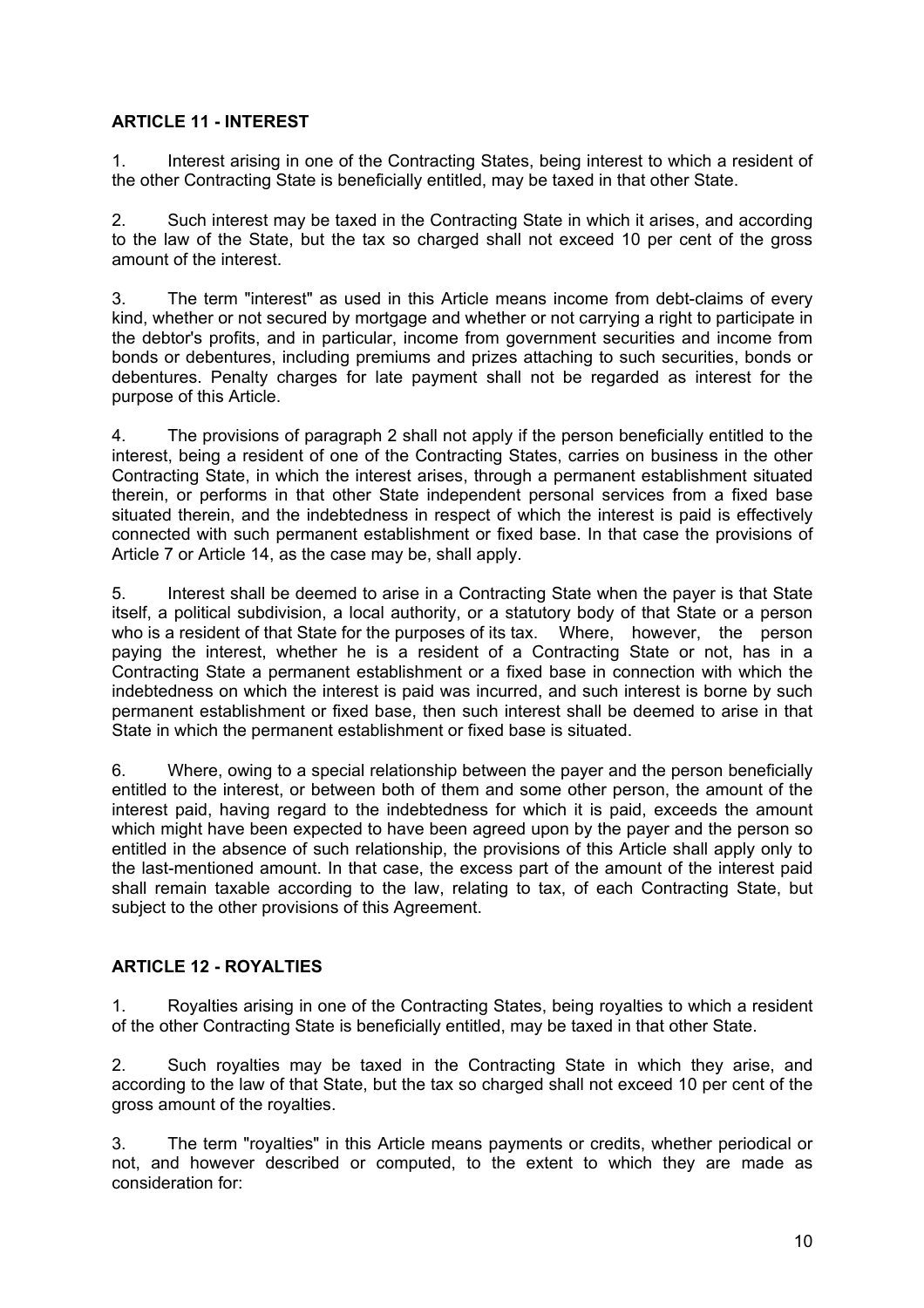- (a) the use of, or the right to use, any copyright, patent, design or model, plan, secret formula or process, trademark, or other like property or right;
- (b) the use of, or the right to use, any industrial, commercial or scientific equipment, other than ships or aircraft;
- (c) the supply of scientific, technical, industrial or commercial knowledge or information;
- (d) the supply of any assistance that is ancillary and subsidiary to, and is furnished as a means of enabling the application or enjoyment of, any such property or right as is mentioned in sub-paragraph (a), any such equipment as is mentioned in sub-paragraph (b) or any such knowledge or information as is mentioned in sub-paragraph (c);
- (e) the use of, or the right to use:
	- (i) motion picture films;
	- (ii) films or video tapes for use in connection with television; or
	- (iii) tapes for use in connection with radio broadcasting; or
- (f) total or partial forbearance in respect of the use or supply of any property or right referred to in this paragraph.

4. The provisions of paragraph 2 shall not apply if the person beneficially entitled to the royalties, being a resident of one of the Contracting States, carries on business in the other Contracting State, in which the royalties arise, through a permanent establishment situated therein, or performs in that other State independent personal services from a fixed base situated therein, and the property or right in respect of which the royalties are paid or credited is effectively connected with such permanent establishment or fixed base. In that case the provisions of Article 7 or Article 14, as the case may be, shall apply.

5. Royalties shall be deemed to arise in a Contracting State when the payer is that State itself, a political subdivision, a local authority or a statutory body of that State or a person who is a resident of that State for the purposes of its tax. Where, however, the person paying the royalties, whether he is a resident of one of the Contracting States or not, has in one of the Contracting States a permanent establishment or fixed base in connection with which the liability to pay the royalties was incurred, and the royalties are borne by the permanent establishment or fixed base, then the royalties shall be deemed to arise in the State in which the permanent establishment or fixed base is situated.

6. Where, by reason of a special relationship between the payer and the beneficial owner or between both of them and some other person, the amount of the royalties, having regard to the use, right or information for which they are paid, exceeds the amount which would have been agreed upon by the payer and the beneficial owner in the absence of such relationship, the provisions of this Article shall apply only to the last-mentioned amount. In such case, the excess part of the payments shall remain taxable according to the laws of each Contracting State, due regard being had to the other provisions of this Agreement.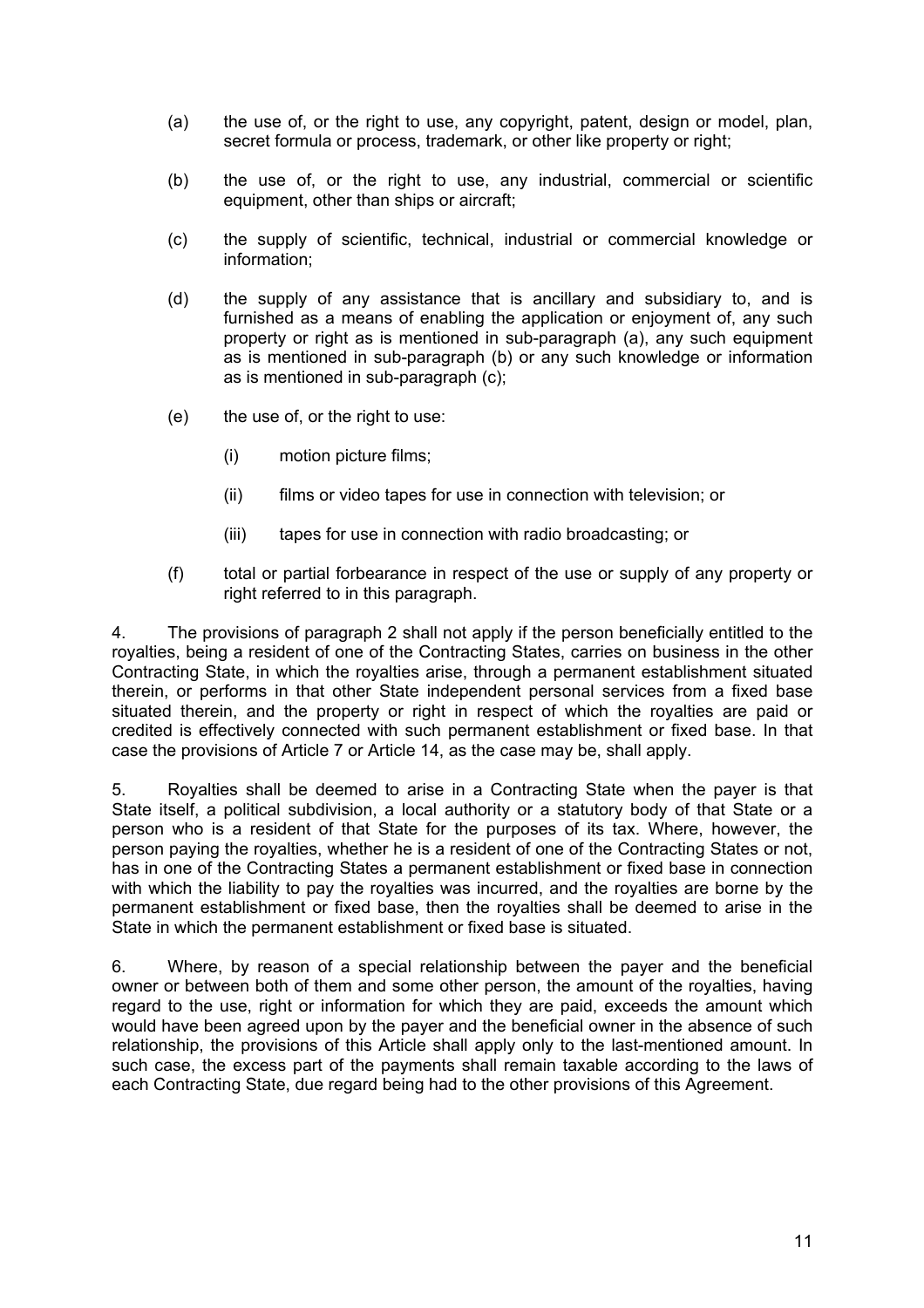### **ARTICLE 13 - ALIENATION OF PROPERTY**

1. Income or gains derived by a resident of one of the Contracting States from the alienation of real property situated in the other Contracting State may be taxed in that other **State.** 

2. Income or gains from the alienation of property, other than real property, that forms part of the business property of a permanent establishment which an enterprise of one of the Contracting States has in the other Contracting State or pertains to a fixed base available to a resident of the first-mentioned State in that other State for the purpose of performing independent personal services, including income or gains from the alienation of such a permanent establishment (alone or with the whole enterprise) or of such a fixed base, may be taxed in that other State.

3. Income or gains from the alienation of ships or aircraft operated in international traffic, or of property other than real property pertaining to the operation of those ships or aircraft, shall be taxable only in the Contracting State of which the person who operated those ships or aircraft is a resident.

4. Income or gains derived by a resident of one of the Contracting States from the alienation of shares or comparable interests in a company, the assets of which consist wholly or principally of real property situated in the other Contracting State, may be taxed in that other State.

5. A taxable gain which is subject to specific gains tax within the meaning of the Law of Papua New Guinea relating to Papua New Guinea tax, derived by a resident of Singapore from the disposal of shares in a company that is a resident of Papua New Guinea, may be taxed in Papua New Guinea. The tax shall, however, not exceed an amount equivalent to 15 per cent of that proportion of the total dividend to which the vendor would have been entitled in respect of those shares had the company declared a dividend to the extent of its undistributed profits.

6. Gains from the alienation of any property other than that referred to in paragraphs 1, 2, 3, 4 and 5, shall be taxable only in the Contracting State of which the alienator is a resident.

- 7. In this Article, the term "real property" has the same meaning as in Article 6.
- 8. For the purposes of this Article, real property shall be deemed to be situated:
	- (a) where it consists of an interest in or over land in the Contracting State in which the land is situated; and
	- (b) where it consists of an interest or right referred to in paragraph 2 of Article 6 in the Contracting State where the land, mineral, oil or gas deposits, quarries or natural resources, as the case may be, are situated or where the exploration may take place.

### **ARTICLE 14 - INDEPENDENT PERSONAL SERVICES**

1. Income derived by an individual who is a resident of one of the Contracting States in respect of professional services or other independent activities of a similar character shall be taxable only in that State unless: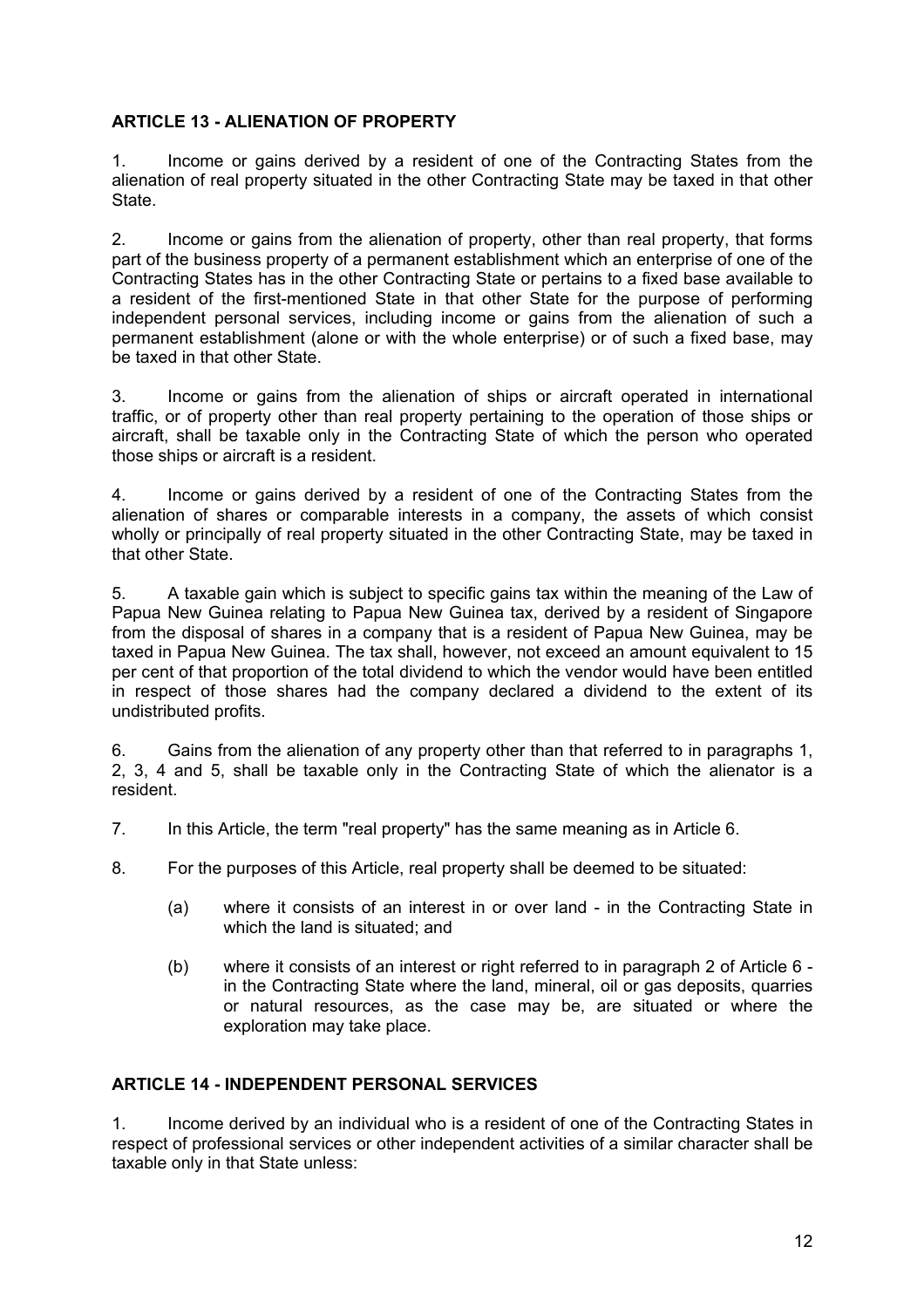- (a) a fixed base is regularly available to the individual in the other State for the purpose of performing the individual's activities. If such a fixed base is available to the individual, the income may be taxed in the other State but only so much of it as is attributable to activities exercised from that fixed base; or
- (b) the income is derived from his performance of professional services in that other State for a resident of that State or a permanent establishment in that State and exceeds an amount of K 15,000 or its equivalent in Singapore Dollars in any calendar year. In that case so much of the income as is derived from his activities in that other State may be taxed in that State; or
- (c) his stay in that other State exceeds 90 days in any calendar year. In that case so much of the income as is derived from his activities in that other State may be taxed in that State.

2. The term "professional services" includes services performed in the exercise of independent scientific, literary, artistic, educational or teaching activities as well as in the exercise of the independent activities of physicians, lawyers, engineers, architects, dentists and accountants.

## **ARTICLE 15 - DEPENDENT PERSONAL SERVICES**

1. Subject to the provisions of Articles 16, 18, 19 and 21 salaries, wages, gratuities and other similar remuneration derived by an individual who is a resident of one of the Contracting States in respect of an employment shall be taxable only in that State unless the employment is exercised in the other Contracting State. If the employment is so exercised, such remuneration as is derived therefrom may be taxed in that other State.

2. Notwithstanding the provisions of paragraph 1, remuneration derived by an individual who is a resident of one of the Contracting States in respect of an employment exercised in the other Contracting State shall be taxable only in the first-mentioned State if:

- (a) the recipient is present in that other State for a period or periods not exceeding in the aggregate 183 days in any calendar year; and
- (b) the remuneration is paid by, or on behalf of, an employer who is not a resident of that other State; and
- (c) the remuneration is not borne by a permanent establishment or a fixed base which the employer has in the other State.

3. Notwithstanding the preceding provisions of this Article, remuneration in respect of an employment exercised aboard a ship or aircraft operated in international traffic by a resident of one of the Contracting States shall be taxable only in that State.

### **ARTICLE 16 - DIRECTORS' FEES**

Directors' fees and other similar payments derived by a resident of a Contracting State in his capacity as a member of the board of directors of a company which is a resident of the other Contracting State may be taxed in that other State.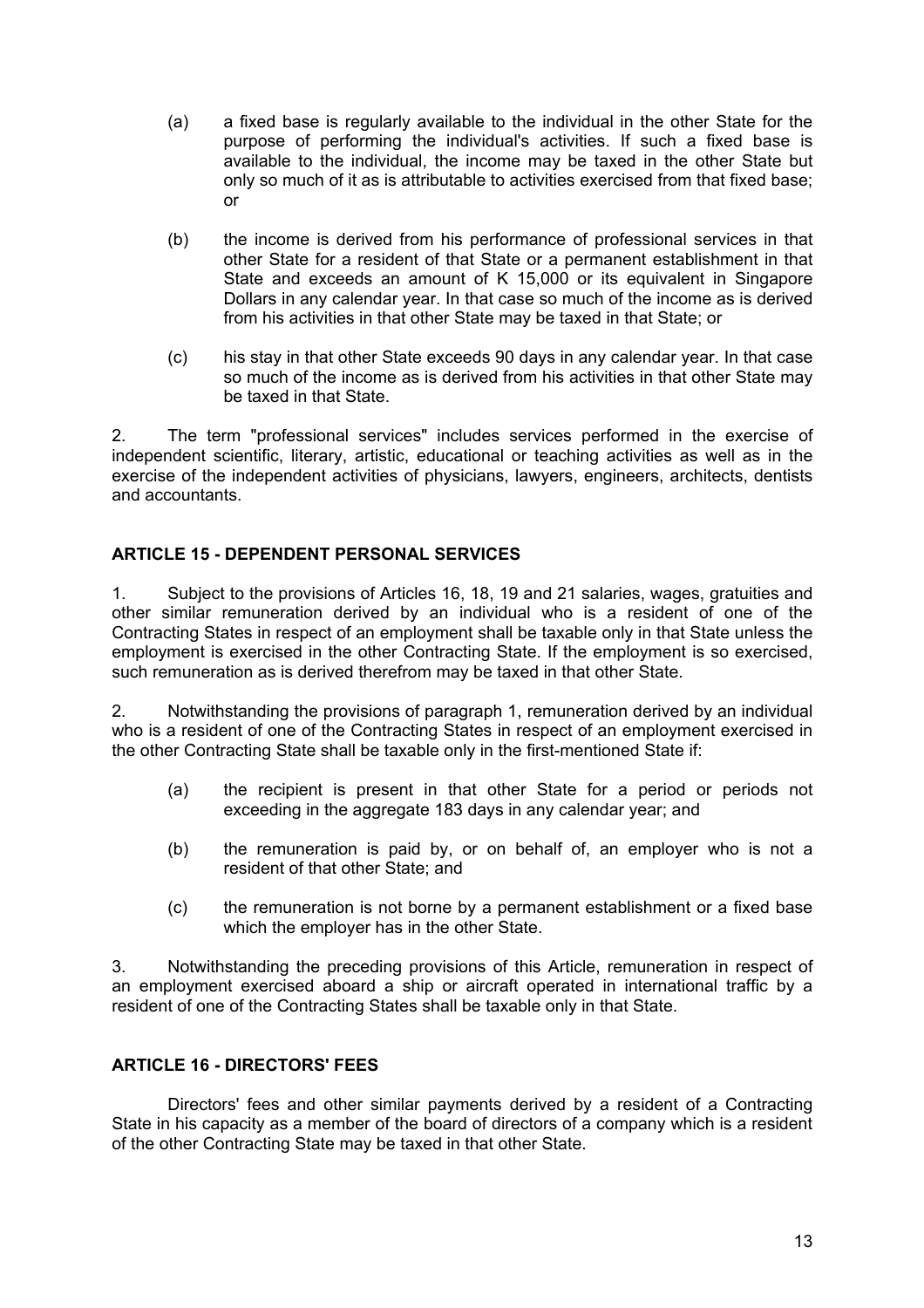### **ARTICLE 17 - ARTISTES AND ATHLETES**

1. Notwithstanding the provisions of Articles 14 and 15, income derived by entertainers, such as theatre, motion picture, radio or television artistes, and musicians, and by athletes, from their personal activities as such may be taxed in the Contracting State in which these activities are exercised.

2. Where income arising from the activities of an entertainer or athlete accrues not to that entertainer or athlete but to another person, that income may, notwithstanding the provisions of Articles 7 and 14, be taxed in the Contracting State in which the activities of the entertainer or athlete are exercised.

3. The provisions of paragraphs 1 and 2 shall not apply to income derived from activities performed in a Contracting State by entertainers or athletes if the visit to that Contracting State is wholly or substantially supported by public funds of the other Contracting State, including any local authority or statutory body thereof.

### **ARTICLE 18 - PENSIONS**

Pensions (including government pensions) paid in consideration of past employment and annuities, derived by a resident of one of the Contracting States from the other Contracting State may be taxed in both the Contracting States.

### **ARTICLE 19 - GOVERNMENT SERVICE**

1. Remuneration, other than a pension, paid by one of the Contracting States or a political subdivision, a local authority or a statutory body of that State to any individual in respect of services rendered to that State or subdivision or authority or body shall be taxable only in that State. However, such remuneration shall be taxable only in the other Contracting State if the services are rendered in that other State and the recipient is a resident of that other State who:

- (a) is a citizen or national of that State; or
- (b) did not become a resident of that State solely for the purpose of performing the services.

2. The provisions of paragraph 1 shall not apply to remuneration in respect of services rendered in connection with any trade or business carried on by one of the Contracting States or a political subdivision, a local authority or a statutory body of that State. In such a case, the provisions of Article 15 or Article 16, as the case may be, shall apply.

### **ARTICLE 20 - LIMITATION OF RELIEF**

1. Where this agreement provides (with or without other conditions) that income from sources in Papua New Guinea shall be exempt from tax, or taxed at a reduced rate, in Papua New Guinea and under the laws in force in Singapore the said income is subject to tax by reference to the amount thereof which is remitted to or received in Singapore and not by reference to the full amount thereof, then the exemption or reduction of tax to be allowed under this Agreement in Papua New Guinea shall apply only to so much of the income as is remitted to or received in Singapore.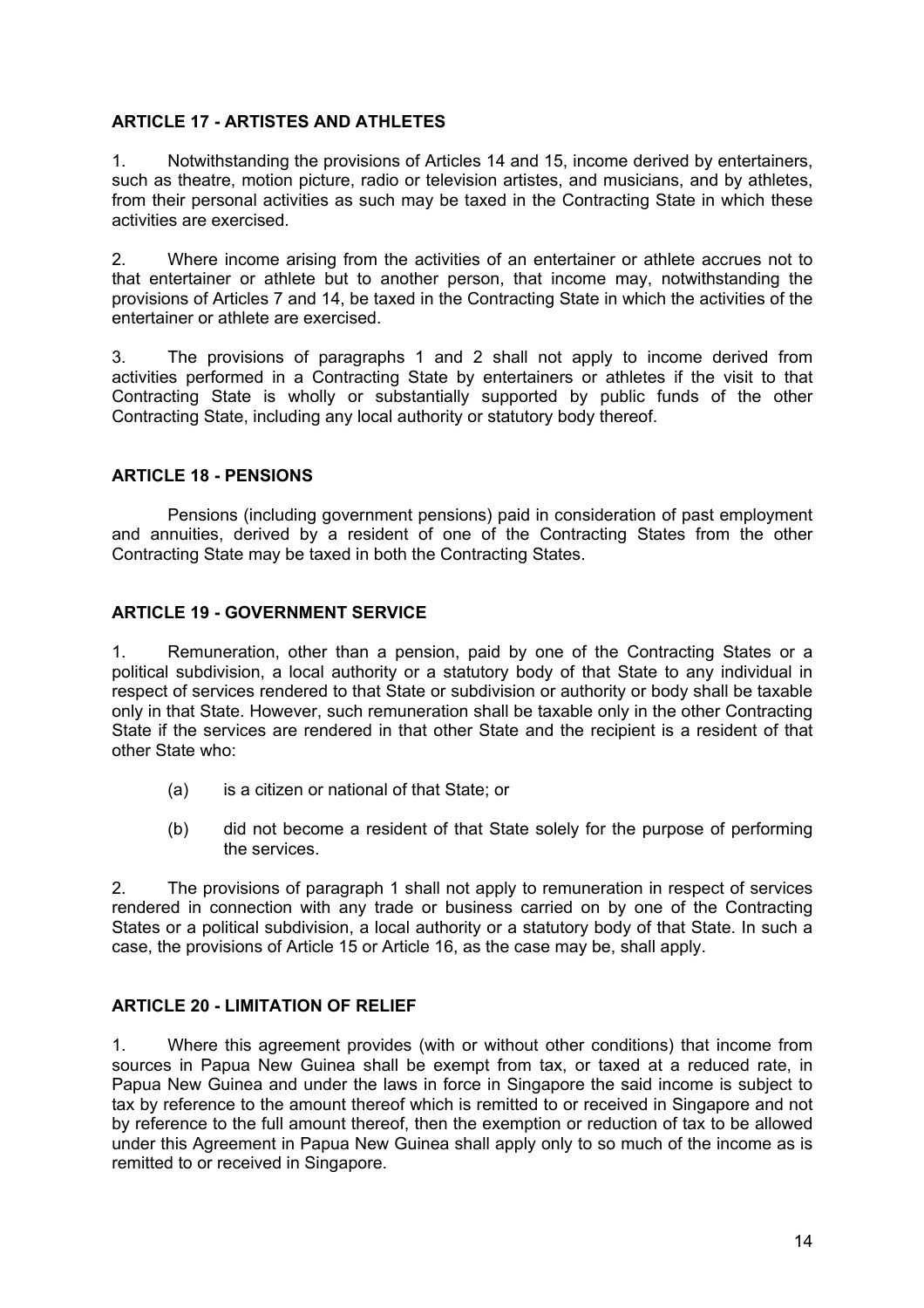2. However, this limitation does not apply to income derived by the Government of Singapore or any person approved by the competent authority of Singapore for the purpose of this paragraph. The term "the Government of Singapore" shall include its agencies and statutory bodies.

### **ARTICLE 21 - STUDENTS**

Where a student, who is a resident of one of the Contracting States or who was a resident of that State immediately before visiting the other Contracting State and who is temporarily present in that other State solely for the purpose of his or her education, receives payments from sources outside that other State for the purpose of his or her maintenance or education, those payments shall be exempt from tax in that other State.

### **ARTICLE 22 - INCOME OF GOVERNMENT**

1. Notwithstanding the provisions of this Agreement the Government of one of the Contracting States shall be exempt from tax in the other Contracting State in respect of any income derived by that Government from sources within the other State.

- 2. For the purposes of paragraph 1 of this Article the term "Government":
	- (a) in the case of Singapore means the Government of Singapore and shall include:
		- (i) the Monetary Authority of Singapore and the Board of Commissioners of Currency, Singapore;
		- (ii) the Government of Singapore Investment Corporation Pte. Ltd;
		- (iii) a statutory body; and
		- (iv) any institution wholly or mainly owned by the Government of Singapore, a local authority or a statutory body thereof, as may be agreed between the competent authorities;
	- (b) in the case of Papua New Guinea means the Government of Papua New Guinea and shall include:
		- (i) the Bank of Papua New Guinea;
		- (ii) a Provincial Government;
		- (iii) a Local Government Council;
		- (iv) a statutory body; and
		- (v) any institution wholly or mainly owned by the Government of Papua New Guinea, a Provincial Government or a local government council or a statutory body thereof, as may be agreed between the competent authorities.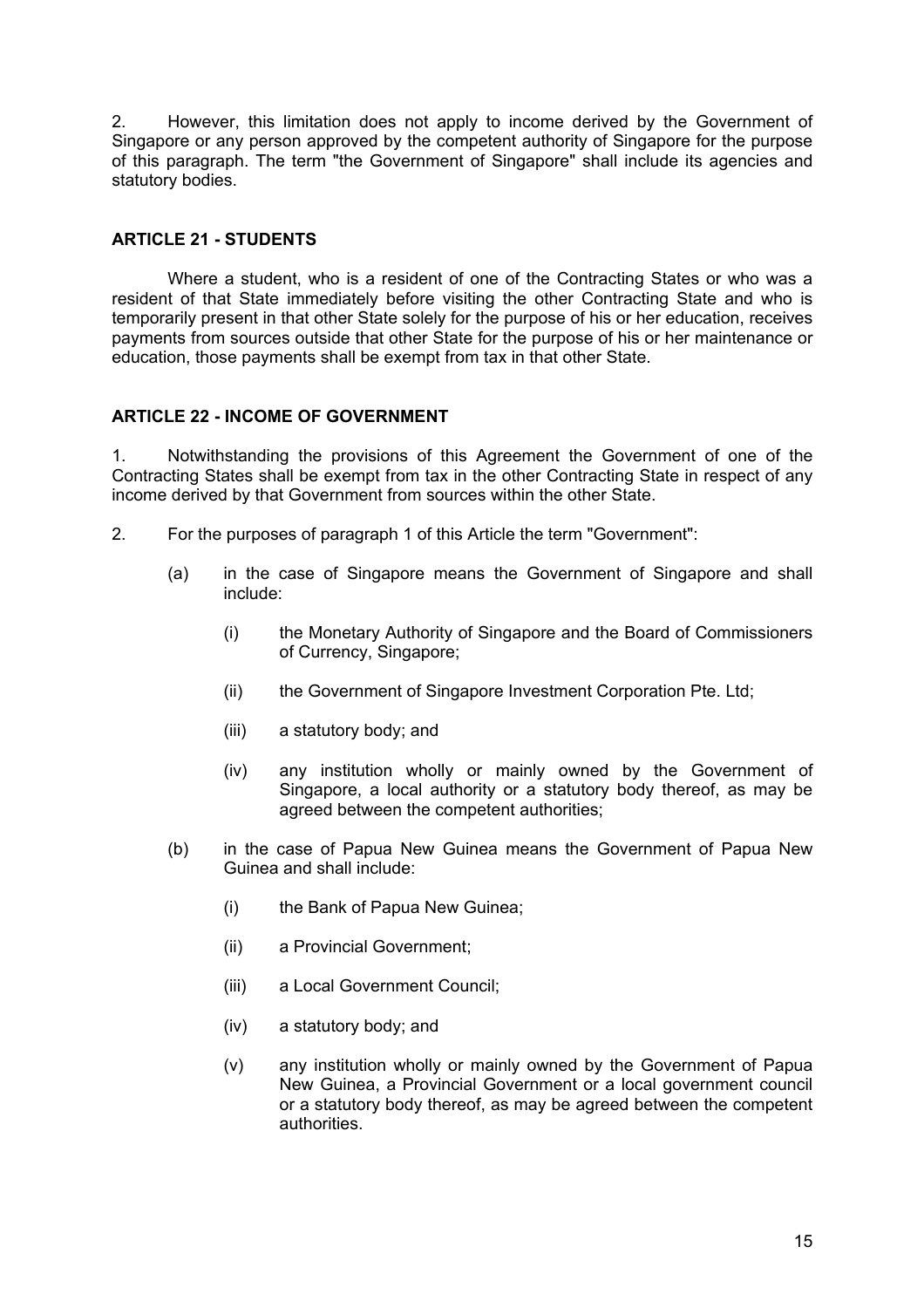### **ARTICLE 23 - INCOME NOT EXPRESSLY MENTIONED**

Items of income not expressly mentioned in the foregoing Articles of this Agreement and arising in a Contracting State may be taxed in that State.

### **ARTICLE 24 - NON-DISCRIMINATION**

1. The nationals of a Contracting State shall not be subjected in the other Contracting State to any taxation or any requirement connected therewith which is other or more burdensome than the taxation and connected requirements to which nationals of that other State in the same circumstances and under the same conditions are or may be subjected.

2. The taxation on a permanent establishment which an enterprise of a Contracting State has in the other Contracting State shall not be less favourably levied in the other State than the taxation levied on enterprises of that other State carrying on the same activities in the same circumstances and under the same conditions.

3. Enterprises of a Contracting State, the capital of which is wholly or partly owned or controlled, directly or indirectly, by one or more residents of the other Contracting State, shall not be subjected in the first-mentioned Contracting State to any taxation or any requirement connected therewith which is other or more burdensome than the taxation and connected requirements to which other similar enterprises of that first-mentioned State are or may be subjected in the same circumstances and under the same conditions.

4. Nothing contained in paragraphs 1, 2 and 3 of this Article shall be construed as:

- (a) obliging a Contracting State to grant to residents of the other Contracting State any personal allowances, reliefs and reductions which it grants to its own residents;
- (b) affecting any provisions of the tax laws of the respective Contracting States regarding the imposition of tax on non-resident persons as such;
- (c) obliging a Contracting State to grant to nationals of the other Contracting State those personal allowances, reliefs and reductions for tax purposes which it grants to its own citizens who are not resident in that Contracting State or to such other persons as may be specified in the taxation laws of that Contracting State; and
- (d) affecting any provisions of the tax laws of the respective Contracting States regarding any tax concessions granted to persons fulfilling specified conditions.

5. In this Article the term "taxation" means taxes which are the subject of this Agreement.

## **ARTICLE 25 - ELIMINATION OF DOUBLE TAXATION**

1. Subject to the provisions of the laws of Singapore regarding the allowance as a credit against Singapore tax of tax payable in a territory outside Singapore (which shall not affect the general principle hereof), tax payable under the laws of Papua New Guinea and in accordance with this Agreement, whether directly or by deduction, on profits, income or chargeable gains from sources within Papua New Guinea shall be allowed as a credit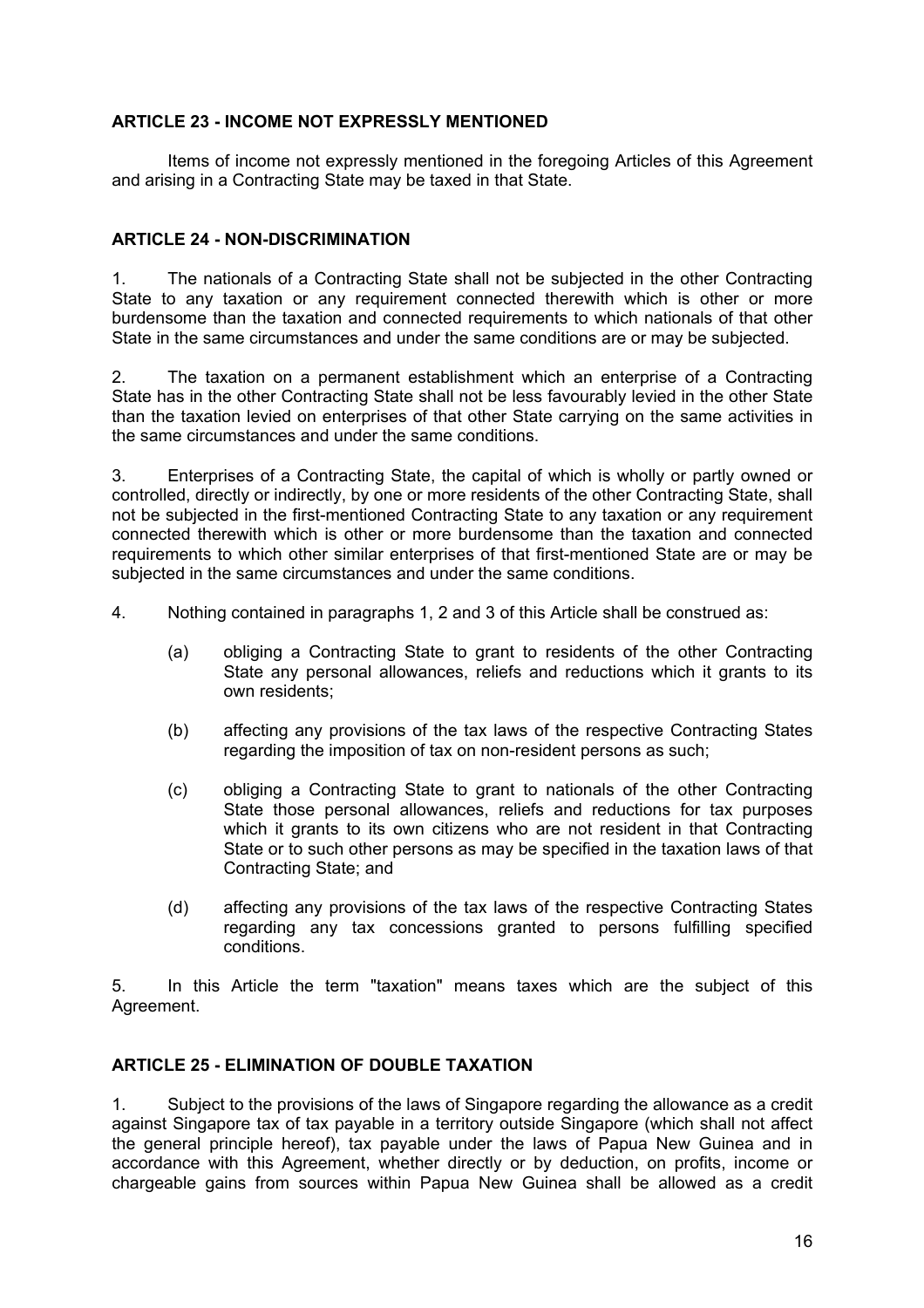against any Singapore tax computed by reference to the same profits, income or chargeable gains on which the Papua New Guinea tax is computed. Where such income is a dividend paid by a company which is a resident of Papua New Guinea to a resident of Singapore which owns not less than 10 per cent of the share capital of the company paying the dividends, the credit shall take into account Papua New Guinea tax payable in respect of its profits by the company paying the dividends. The credit shall not, however, exceed that part of the Singapore tax, as computed before the credit is given, which is attributable to such items of profit, income or chargeable gains.

- 2. For the purpose of paragraph 1, Papua New Guinea tax paid shall:
	- (a) include an amount equivalent to the amount of any Papua New Guinea tax forgone; and
	- (b) in respect of interest within the meaning of Article 11, be deemed to be 10 per cent of the gross amount of the interest where such interest is derived by a bank or financial institution which is a resident of Singapore.

3. In paragraph 2(a), the term "Papua New Guinea tax forgone" means an amount which, under the law of Papua New Guinea relating to Papua New Guinea tax and in accordance with this Agreement, would have been payable as Papua New Guinea tax on income but for an exemption from, or a reduction of, Papua New Guinea tax on that income resulting from the operation of:

- (a) Section 45B(1) or (2), 45L, 72A(3) or (4), 72C(4) or (5), 97 or 97A of the Papua New Guinea Income Tax Act 1959 as amended; or
- (b) the Industrial Development (Incentives to Pioneer Industries) Act,

insofar as those provisions were in force on, and have not been modified since, the date of signature of this Agreement, or have been modified only in minor respects so as not to affect the general character, or any other provision which may subsequently be made granting an exemption from or a reduction of tax which the Minister for Finance of Singapore and the Minister for Finance and Planning of Papua New Guinea, or their authorised representatives, agree from time to time in letters exchanged for this purpose to be of a substantially similar character, if that provision has not been modified thereafter or has been modified in minor respects so as not to affect its general character.

4. Subject to the provisions of the laws of Papua New Guinea regarding the allowance as a credit against Papua New Guinea tax of tax payable in a territory outside Papua New Guinea (which shall not affect the general principle hereof), tax payable under the laws of Singapore and in accordance with this Agreement, whether directly or by deduction, on profits, income or chargeable gains from sources within Singapore shall be allowed as a credit against any Papua New Guinea tax computed by reference to the same profits, income or chargeable gains on which the Singapore tax is computed. Where such income is a dividend paid by a company which is a resident of Singapore to a resident of Papua New Guinea which owns not less than 10 per cent of the share capital of the company paying the dividends, the credit shall take into account Singapore tax payable in respect of its profits by the company paying the dividends.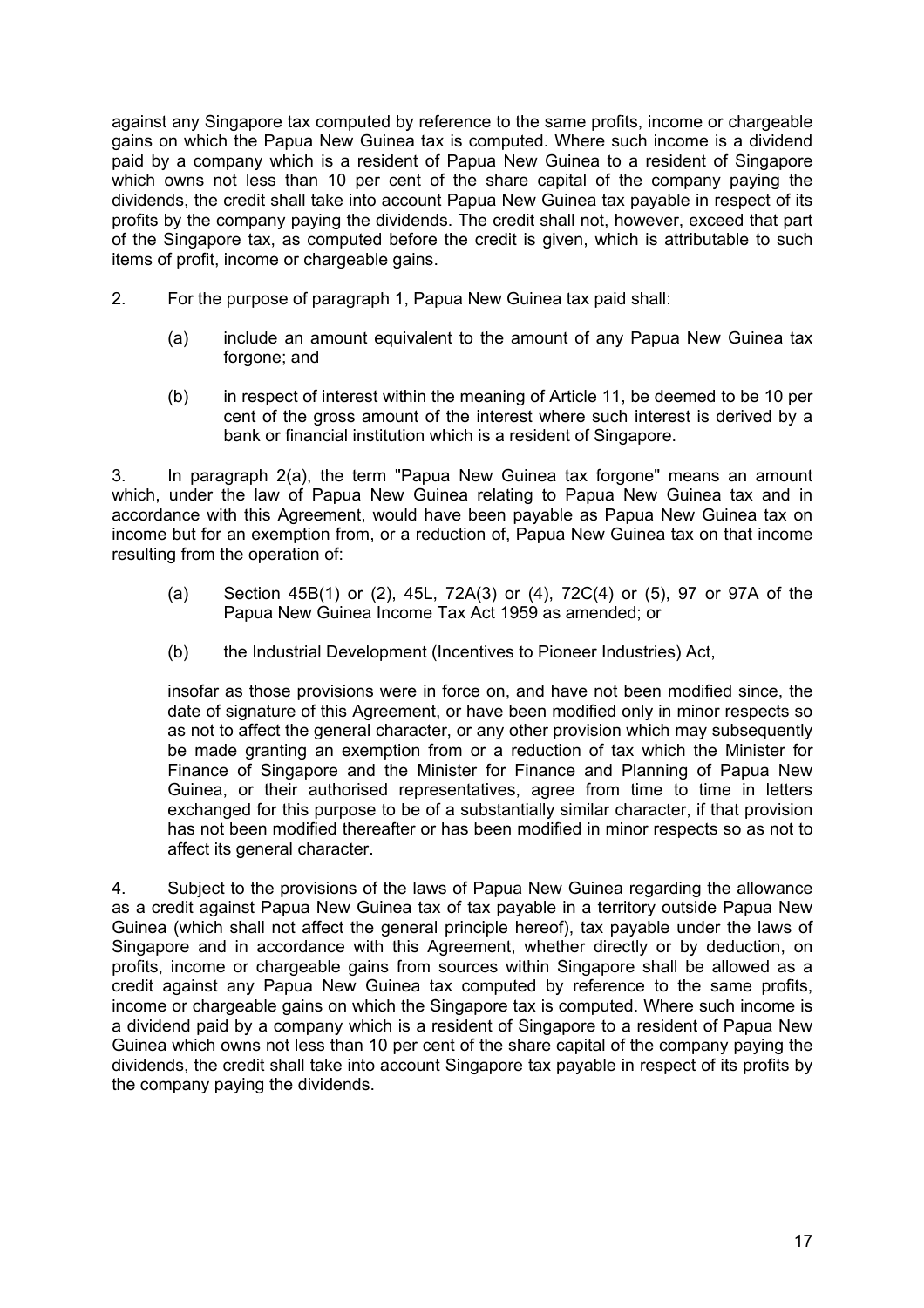### **ARTICLE 26 - MUTUAL AGREEMENT PROCEDURE**

1. Where a resident of a Contracting State considers that the actions of one or both of the Contracting States result or will result for him in taxation not in accordance with this Agreement, he may notwithstanding the remedies provided by the national laws of those States, present the case to the competent authority of the Contracting State of which he is a resident. The case must be presented within four years from the date of assessment or of the withholding of tax at the source whichever is later.

2. The competent authority shall endeavour, if the objection appears to it to be justified and if it is not itself able to arrive at an appropriate solution, to resolve the case by mutual agreement with the competent authority of the other Contracting State with a view to the avoidance of taxation not in accordance with this Agreement. If an agreement is reached, it shall be implemented notwithstanding any time limits prescribed in the tax laws of the Contracting States.

3. The competent authorities of the Contracting States shall endeavour to resolve by mutual agreement any difficulty or doubt arising as to the interpretation or application of this Agreement. They may also consult together for the elimination of double taxation in cases not provided for in this Agreement.

4. The competent authorities of the Contracting States may communicate with each other directly for the purpose of applying the provisions of this Agreement.

### **ARTICLE 27 - EXCHANGE OF INFORMATION**

1. The competent authorities of the Contracting States shall exchange such information as is necessary for carrying out the provisions of this Agreement. Any information so exchanged shall be treated as secret and shall not be disclosed to any persons or authorities other than those concerned with the assessment or collection of the taxes which are the subject of this Agreement or the determination of appeals or the prosecution of offences in relation thereto.

2. In no case shall the provisions of paragraph 1 be construed so as to impose on a Contracting State the obligation:

- (a) to carry out administrative measures at variance with the laws or the administrative practice of that or of the other Contracting State;
- (b) to supply particulars which are not obtainable under the laws or in the normal course of the administration of that or of the other Contracting State;
- (c) to supply information which would disclose any trade, business, industrial, commercial or professional secret or trade process, or information the disclosure of which would be contrary to public policy.

### **ARTICLE 28 - DIPLOMATIC AND CONSULAR OFFICIALS**

Nothing in this Agreement shall affect the fiscal privileges of diplomatic or consular officials under the general rules of international law or under the provisions of special international agreements.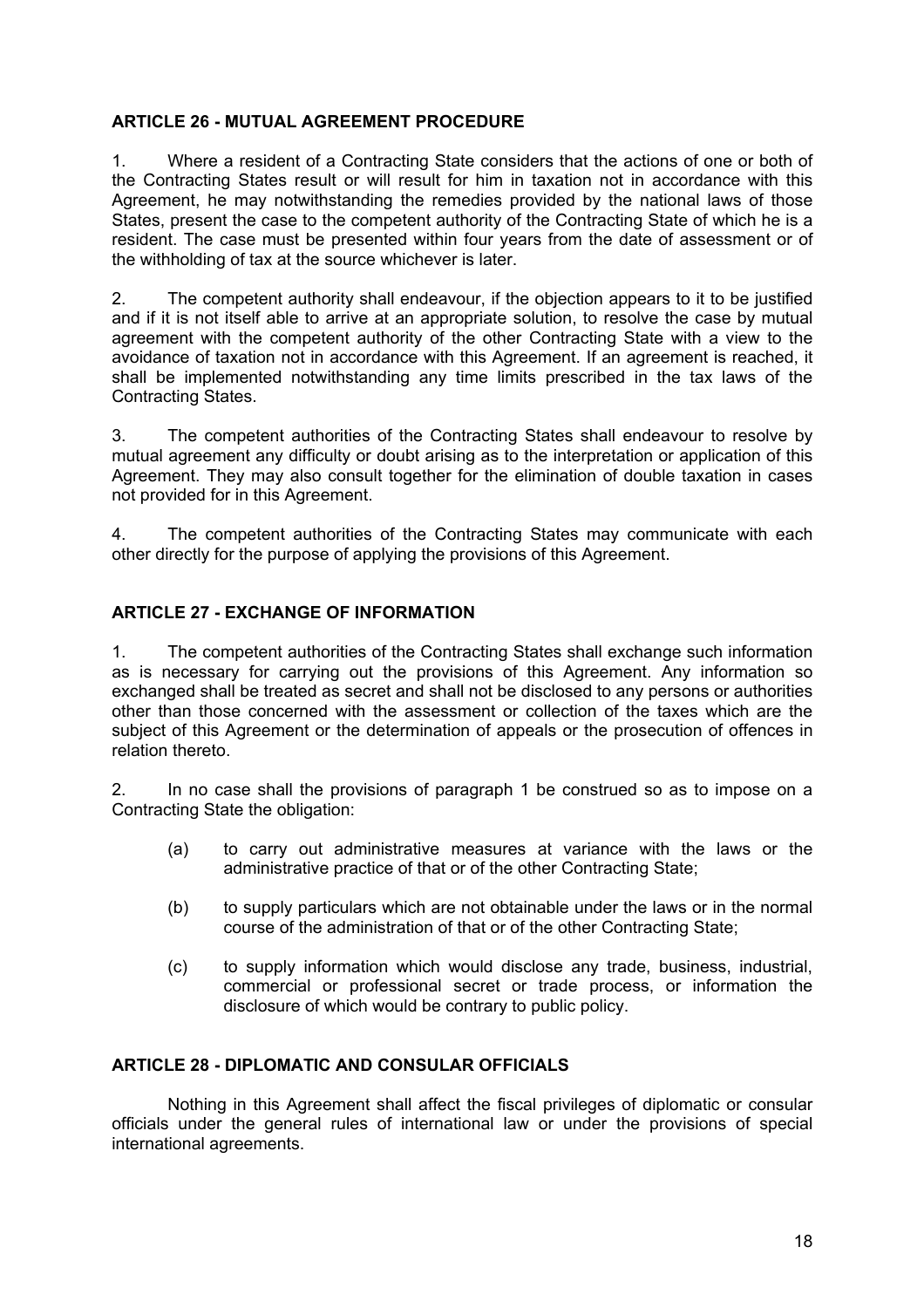#### **ARTICLE 29 - ENTRY INTO FORCE**

This Agreement shall enter into force on the date on which the Contracting States exchange notes through the diplomatic channel notifying each other that the last of such things has been done as is necessary to give this Agreement the force of law in Singapore and in Papua New Guinea, as the case may be, and thereupon this Agreement shall have effect:

(a) in Singapore:

in respect of Singapore tax for any year of assessment beginning on or after 1st January in the second calendar year following that in which the Agreement enters into force:

- (b) in Papua New Guinea:
	- (i) in respect of withholding tax on income that is derived by a nonresident, in relation to income derived on or after 1st January in the calendar year immediately following that in which the Agreement enters into force;
	- (ii) in respect of other Papua New Guinea tax, in relation to income or gains of any year of income beginning on or after 1st January in the calendar year immediately following that in which the Agreement enters into force.

#### **ARTICLE 30 - TERMINATION**

This Agreement shall continue in effect indefinitely, but either of the Contracting States may, on or before 30 June in any calendar year beginning after the expiration of 5 years from the date of its entry into force, give to the other Contracting State through the diplomatic channel written notice of termination and, in that event, this Agreement shall cease to be effective:

(a) in Singapore:

in respect of Singapore tax for any year of assessment beginning on or after 1st January in the second calendar year following that in which the notice of termination is given;

- (b) in Papua New Guinea:
	- (i) in respect of withholding tax on income that is derived by a nonresident, in relation to income derived on or after 1st January in the calendar year immediately following that in which the notice of termination is given;
	- (ii) in respect of other Papua New Guinea tax, in relation to income or gains of any year of income beginning on or after 1st January in the calendar year immediately following that in which the notice of termination is given.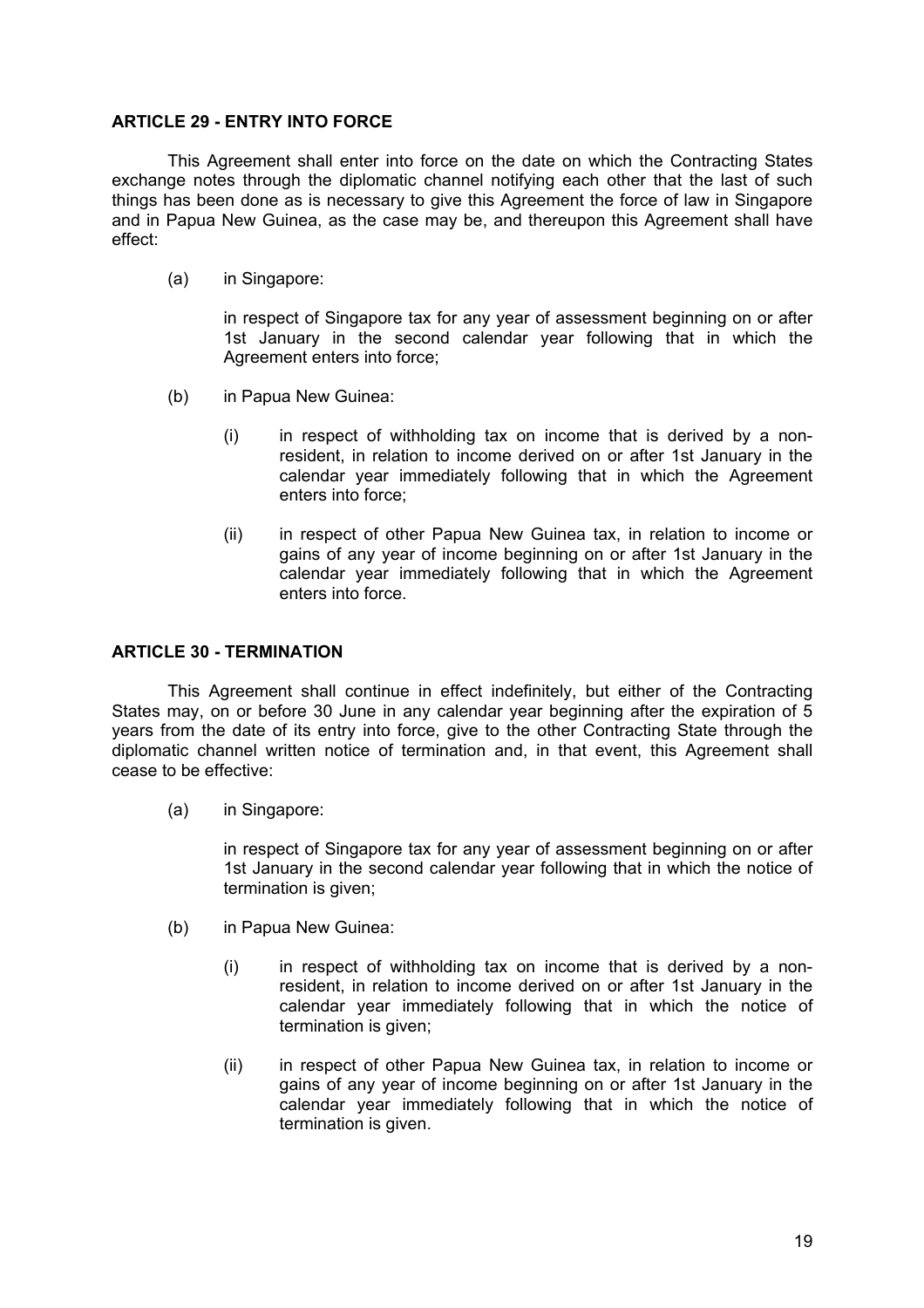IN WITNESS WHEREOF the undersigned, duly authorised thereto, have signed this Agreement.

DONE in duplicate at Singapore this nineteenth day of October, one thousand nine hundred and ninety-one, in the English language.

FOR THE GOVERNMENT OF THE REPUBLIC OF SINGAPORE FOR THE GOVERNMENT OF THE INDEPENDENT STATE OF PAPUA NEW GUINEA

DR. RICHARD HU HON. THOMAS NEGINTS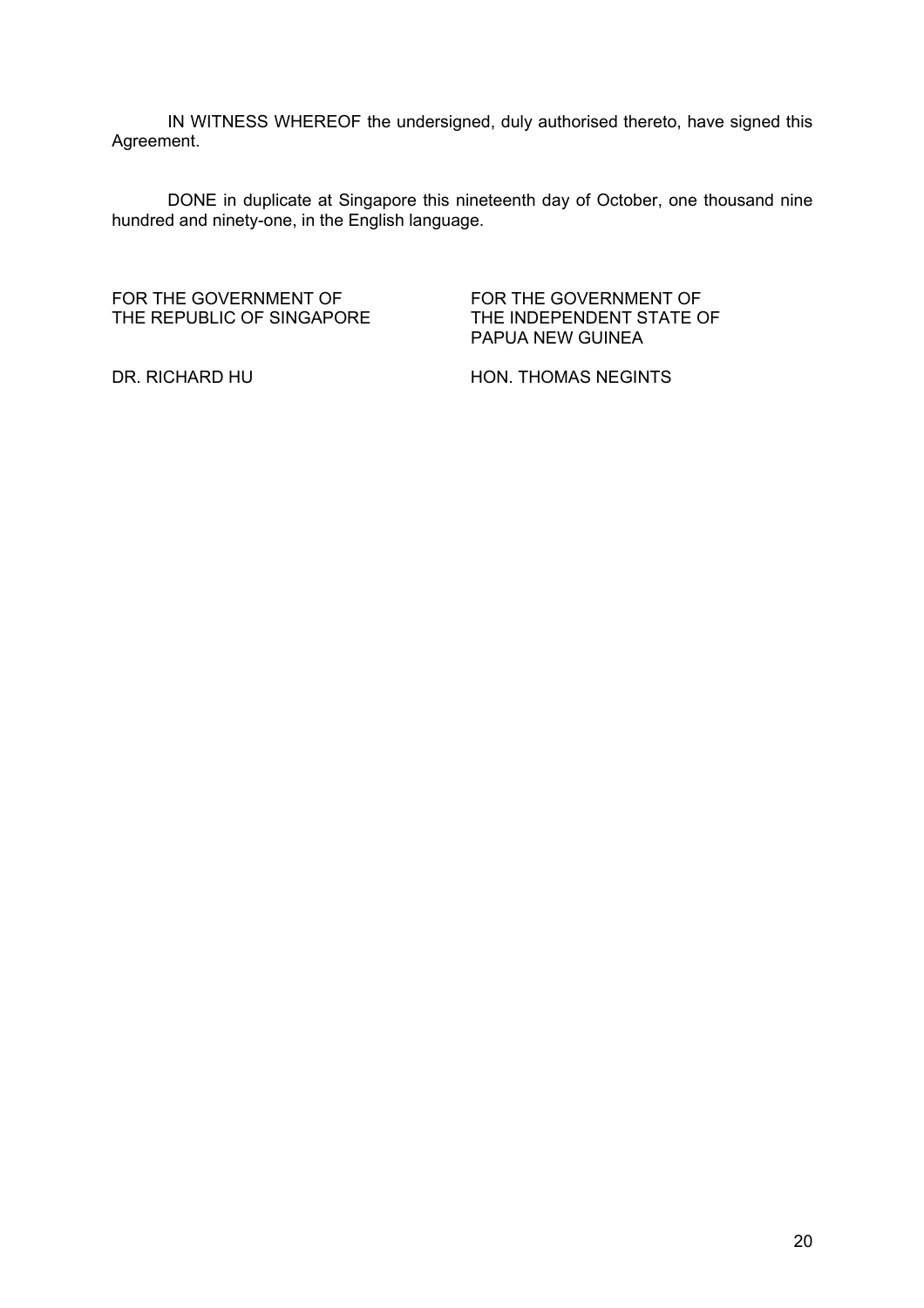#### **PROTOCOL (1991)**

The Government of the Republic of Singapore and the Government of the Independent State of Papua New Guinea have agreed at the signing at Singapore on 19 October 1991 of the Agreement between the two States for the avoidance of double taxation and the prevention of fiscal evasion with respect to taxes on income upon the following provisions which shall form an integral part of the said Agreement.

#### **1. With reference to Article 1:**

- (a) in respect of Article 1, the Agreement applies to persons who are residents of either or both of the Contracting States;
- (b) Article 1 shall not be interpreted to extend the scope of the Agreement to a permanent establishment or fixed base which is located in a State other than Papua New Guinea or Singapore.

#### **2. With reference to Article 2:**

- (a) in respect of paragraph 5 of Article 2, when it seems desirable to amend any Article of the Agreement without affecting its general principles because of changes made in the taxation law of either Contracting State, the necessary amendments can be made by mutual consent by means of an exchange of diplomatic notes or in any other manner in accordance with their constitutional procedures;
- (b) under Section 117(1), (3), (4) and (5) of the Constitution of the Independent State of Papua New Guinea an amendment to the Agreement must be approved by the Parliament of Papua New Guinea.

Papua New Guinea and Singapore may agree to the amendment of the Agreement by the exchange of diplomatic notes, but Papua New Guinea's diplomatic note will contain advice to the affect that the amendments agreed to in the exchange will enter into force when each State notifies the other that its constitutional procedures for amendment have been complied with.

#### **3. With reference to Article 8:**

- (a) in respect of paragraph 3(a) of Article 8, income derived from the operation of ships or aircraft which is taxable on a residence basis only, includes income from the rental of ships and aircraft used in international transport on a full (time or voyage) or bareboat basis;
- (b) the reference in paragraph  $3(a)$  of Article 8 to income from the rental of ships or aircraft used in international transport on a bareboat basis, shall be interpreted to apply only to cases where such income is derived by an enterprise which is itself a shipping or aircraft operator.